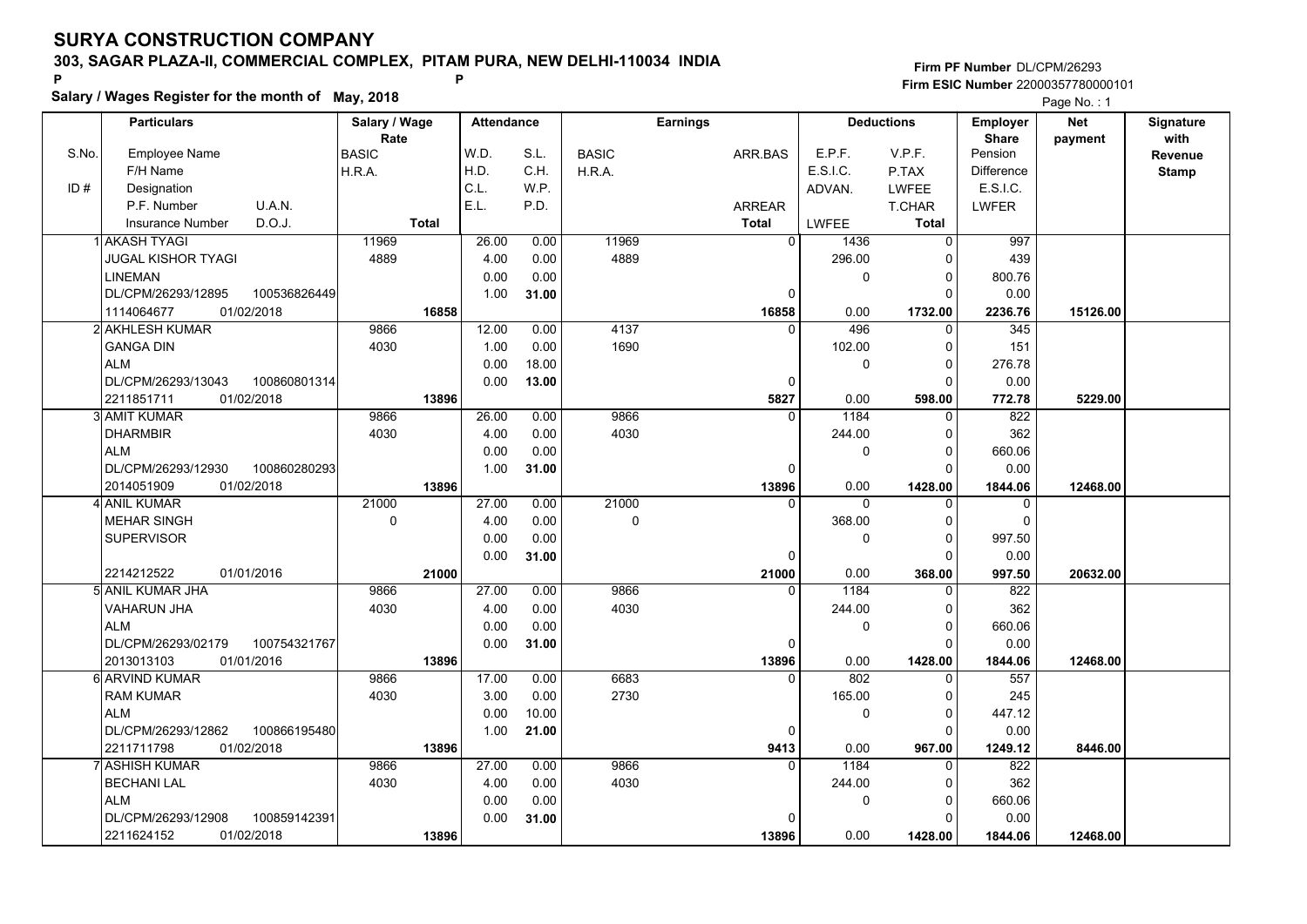### **303, SAGAR PLAZA-II, COMMERCIAL COMPLEX, PITAM PURA, NEW DELHI-110034 INDIA**

**Salary / Wages Register for the month of May, 2018 <sup>P</sup> <sup>P</sup>**

|       | Salary / Wages Register for the month of May, 2018 | Page No.: 2   |                   |       |              |                 |              |                   |                   |            |                  |
|-------|----------------------------------------------------|---------------|-------------------|-------|--------------|-----------------|--------------|-------------------|-------------------|------------|------------------|
|       | <b>Particulars</b>                                 | Salary / Wage | <b>Attendance</b> |       |              | <b>Earnings</b> |              | <b>Deductions</b> | <b>Employer</b>   | <b>Net</b> | <b>Signature</b> |
|       |                                                    | Rate          |                   |       |              |                 |              |                   | <b>Share</b>      | payment    | with             |
| S.No. | <b>Employee Name</b>                               | <b>BASIC</b>  | W.D.              | S.L.  | <b>BASIC</b> | ARR.BAS         | E.P.F.       | V.P.F.            | Pension           |            | Revenue          |
|       | F/H Name                                           | H.R.A.        | H.D.              | C.H.  | H.R.A.       |                 | E.S.I.C.     | P.TAX             | <b>Difference</b> |            | <b>Stamp</b>     |
| ID#   | Designation                                        |               | C.L.              | W.P.  |              |                 | ADVAN.       | <b>LWFEE</b>      | E.S.I.C.          |            |                  |
|       | P.F. Number<br>U.A.N.                              |               | E.L.              | P.D.  |              | ARREAR          |              | T.CHAR            | LWFER             |            |                  |
|       | D.O.J.<br><b>Insurance Number</b>                  | <b>Total</b>  |                   |       |              | <b>Total</b>    | <b>LWFEE</b> | <b>Total</b>      |                   |            |                  |
|       | <b>8 ASHISH KUMAR</b>                              | 9866          | 21.00             | 0.00  | 8593         | $\overline{0}$  | 1031         | $\overline{0}$    | 716               |            |                  |
|       | <b>BHAGIRATH</b>                                   | 4030          | 4.00              | 0.00  | 3510         |                 | 212.00       |                   | 315               |            |                  |
|       | <b>ALM</b>                                         |               | 1.00              | 4.00  |              |                 | $\mathbf{0}$ | 0                 | 574.89            |            |                  |
|       | DL/CPM/26293/12339<br>101015566564                 |               | 1.00              | 27.00 |              | $\Omega$        |              | $\Omega$          | 0.00              |            |                  |
|       | 1114946488<br>01/02/2018                           | 13896         |                   |       |              | 12103           | 0.00         | 1243.00           | 1605.89           | 10860.00   |                  |
|       | 9 AVDESH                                           | 11969         | 21.00             | 0.00  | 10039        | $\Omega$        | 1205         | $\Omega$          | 836               |            |                  |
|       | SARJU PRASAD                                       | 4889          | 3.00              | 0.00  | 4100         |                 | 248.00       | $\Omega$          | 369               |            |                  |
|       | <b>LINEMAN</b>                                     |               | 1.00              | 5.00  |              |                 | $\mathbf 0$  | $\Omega$          | 671.60            |            |                  |
|       | DL/CPM/26293/12896<br>100867447628                 |               | 1.00              | 26.00 |              | $\mathbf 0$     |              |                   | 0.00              |            |                  |
|       | 2211624158<br>01/02/2018                           | 16858         |                   |       |              | 14139           | 0.00         | 1453.00           | 1876.60           | 12686.00   |                  |
|       | 10 BANWARI LAL                                     | 9866          | 27.00             | 0.00  | 9866         | $\Omega$        | 1184         | $\Omega$          | 822               |            |                  |
|       | <b>MEWA LAL</b>                                    | 4030          | 4.00              | 0.00  | 4030         |                 | 244.00       | $\Omega$          | 362               |            |                  |
|       | <b>ALM</b>                                         |               | 0.00              | 0.00  |              |                 | 0            |                   | 660.06            |            |                  |
|       | DL/CPM/26293/12891<br>100863882843                 |               | 0.00              | 31.00 |              | $\Omega$        |              | <sup>0</sup>      | 0.00              |            |                  |
|       | 2211624161<br>01/02/2018                           | 13896         |                   |       |              | 13896           | 0.00         | 1428.00           | 1844.06           | 12468.00   |                  |
|       | 11 BHAGIRATH                                       | 11969         | 8.00              | 0.00  | 3475         | $\Omega$        | 417          |                   | 289               |            |                  |
|       | <b>MANOHAR LAL</b>                                 | 4889          | 1.00              | 0.00  | 1419         |                 | 86.00        |                   | 128               |            |                  |
|       | LINEMAN                                            |               | 0.00              | 22.00 |              |                 | $\mathbf{0}$ | $\Omega$          | 232.47            |            |                  |
|       | DL/CPM/26293/12918<br>100863039524                 |               | 0.00              | 9.00  |              | 0               |              | $\Omega$          | 0.00              |            |                  |
|       | 01/02/2018<br>2014014472                           | 16858         |                   |       |              | 4894            | 0.00         | 503.00            | 649.47            | 4391.00    |                  |
|       | <b>12 CHHOTE LAL</b>                               | 11969         | 27.00             | 0.00  | 11969        |                 | 1436         | $\Omega$          | 997               |            |                  |
|       | SAHDEV PRASAD                                      | 4889          | 4.00              | 0.00  | 4889         |                 | 296.00       | 0                 | 439               |            |                  |
|       | <b>LINEMAN</b>                                     |               | 0.00              | 0.00  |              |                 | $\mathbf{0}$ | $\Omega$          | 800.76            |            |                  |
|       | DL/CPM/26293/12878<br>100536832029                 |               | 0.00              | 31.00 |              | 0               |              | $\Omega$          | 0.00              |            |                  |
|       | 2211645085<br>01/02/2018                           | 16858         |                   |       |              | 16858           | 0.00         | 1732.00           | 2236.76           | 15126.00   |                  |
|       | 13 DEEPAK KUMAR                                    | 9866          | 27.00             | 0.00  | 9866         | $\Omega$        | 1184         | 0                 | 822               |            |                  |
|       | <b>JHOOREE PRASAD</b>                              | 4030          | 4.00              | 0.00  | 4030         |                 | 244.00       | $\Omega$          | 362               |            |                  |
|       | <b>ALM</b>                                         |               | 0.00              | 0.00  |              |                 | $\mathbf{0}$ | $\Omega$          | 660.06            |            |                  |
|       | DL/CPM/26293/12863<br>100861863958                 |               | 0.00              | 31.00 |              | $\mathbf{0}$    |              | $\Omega$          | 0.00              |            |                  |
|       | 1114066648<br>01/02/2018                           | 13896         |                   |       |              | 13896           | 0.00         | 1428.00           | 1844.06           | 12468.00   |                  |
|       | 14 DEV NARAYAN                                     | 9866          | 19.00             | 0.00  | 7320         | $\Omega$        | 878          | $\Omega$          | 610               |            |                  |
|       | <b>MOHAN LAL</b>                                   | 4030          | 3.00              | 0.00  | 2990         |                 | 181.00       | $\Omega$          | 268               |            |                  |
|       | <b>ALM</b>                                         |               | 1.00              | 8.00  |              |                 | 0            | 0                 | 489.73            |            |                  |
|       | 100863963002<br>DL/CPM/26293/12864                 |               | 0.00              | 23.00 |              | $\Omega$        |              |                   | 0.00              |            |                  |
|       | 2211624167<br>01/02/2018                           | 13896         |                   |       |              | 10310           | 0.00         | 1059.00           | 1367.73           | 9251.00    |                  |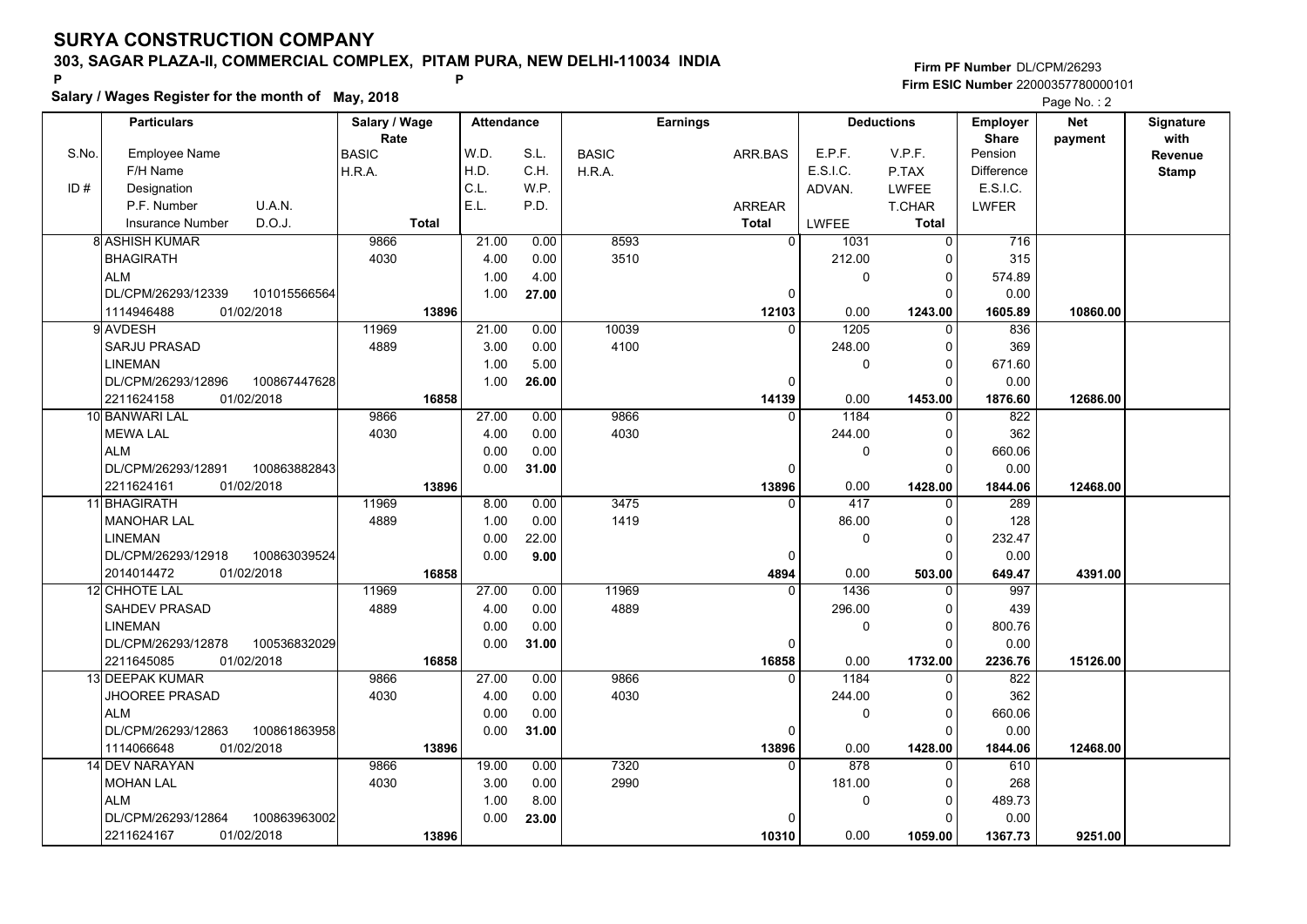### **303, SAGAR PLAZA-II, COMMERCIAL COMPLEX, PITAM PURA, NEW DELHI-110034 INDIA**

# **Salary / Wages Register for the month of May, 2018 <sup>P</sup> <sup>P</sup>**

|       | Salary / Wages Register for the month of May, 2018 |               |                   |       |              |                 |              |                   |                 | Page No.: 3 |                  |
|-------|----------------------------------------------------|---------------|-------------------|-------|--------------|-----------------|--------------|-------------------|-----------------|-------------|------------------|
|       | <b>Particulars</b>                                 | Salary / Wage | <b>Attendance</b> |       |              | <b>Earnings</b> |              | <b>Deductions</b> | <b>Employer</b> | <b>Net</b>  | <b>Signature</b> |
|       |                                                    | Rate          |                   |       |              |                 |              |                   | <b>Share</b>    | payment     | with             |
| S.No. | <b>Employee Name</b>                               | <b>BASIC</b>  | W.D.              | S.L.  | <b>BASIC</b> | ARR.BAS         | E.P.F.       | V.P.F.            | Pension         |             | Revenue          |
|       | F/H Name                                           | H.R.A.        | H.D.              | C.H.  | H.R.A.       |                 | E.S.I.C.     | P.TAX             | Difference      |             | <b>Stamp</b>     |
| ID#   | Designation                                        |               | C.L.              | W.P.  |              |                 | ADVAN.       | <b>LWFEE</b>      | E.S.I.C.        |             |                  |
|       | U.A.N.<br>P.F. Number                              |               | E.L.              | P.D.  |              | <b>ARREAR</b>   |              | <b>T.CHAR</b>     | LWFER           |             |                  |
|       | D.O.J.<br><b>Insurance Number</b>                  | <b>Total</b>  |                   |       |              | <b>Total</b>    | <b>LWFEE</b> | Total             |                 |             |                  |
|       | 15 DHARMENDER KUMAR                                | 9866          | 23.00             | 0.00  | 8911         | $\overline{0}$  | 1069         | $\overline{0}$    | 742             |             |                  |
|       | PHOOL CHAND                                        | 4030          | 3.00              | 0.00  | 3640         |                 | 220.00       | 0                 | 327             |             |                  |
|       | <b>ALM</b>                                         |               | 1.00              | 3.00  |              |                 | $\mathbf{0}$ | 0                 | 596.17          |             |                  |
|       | DL/CPM/26293/12885<br>100865329935                 |               | 1.00              | 28.00 |              | $\mathbf 0$     |              | $\Omega$          | 0.00            |             |                  |
|       | 01/02/2018<br>2211624178                           | 13896         |                   |       |              | 12551           | 0.00         | 1289.00           | 1665.17         | 11262.00    |                  |
|       | 16 DILEEP SINGH                                    | 9866          | 19.00             | 0.00  | 7320         | $\Omega$        | 878          |                   | 610             |             |                  |
|       | <b>RAM SHANKAR</b>                                 | 4030          | 3.00              | 0.00  | 2990         |                 | 181.00       | 0                 | 268             |             |                  |
|       | <b>ALM</b>                                         |               | 1.00              | 8.00  |              |                 | $\mathbf{0}$ | $\Omega$          | 489.73          |             |                  |
|       | DL/CPM/26293/12904<br>100866281542                 |               | 0.00              | 23.00 |              | 0               |              | $\Omega$          | 0.00            |             |                  |
|       | 1111624180<br>01/02/2018                           | 13896         |                   |       |              | 10310           | 0.00         | 1059.00           | 1367.73         | 9251.00     |                  |
|       | 17 GANGA RAM                                       | 11969         | 27.00             | 0.00  | 11969        | $\mathbf{0}$    | 1436         | 0                 | 997             |             |                  |
|       | <b>ARJUN LAL</b>                                   | 4889          | 4.00              | 0.00  | 4889         |                 | 296.00       | 0                 | 439             |             |                  |
|       | <b>LINEMAN</b>                                     |               | 0.00              | 0.00  |              |                 | $\mathbf 0$  | 0                 | 800.76          |             |                  |
|       | DL/CPM/26293/12880<br>100858449251                 |               | 0.00              | 31.00 |              | $\mathbf 0$     |              | $\Omega$          | 0.00            |             |                  |
|       | 1111624240<br>01/02/2018                           | 16858         |                   |       |              | 16858           | 0.00         | 1732.00           | 2236.76         | 15126.00    |                  |
|       | 18 GANGA SEWAK                                     | 11969         | 14.00             | 0.00  | 6178         | $\Omega$        | 741          | $\Omega$          | 515             |             |                  |
|       | <b>SUKH NANDAN</b>                                 | 4889          | 2.00              | 0.00  | 2523         |                 | 153.00       | $\Omega$          | 226             |             |                  |
|       | <b>LINEMAN</b>                                     |               | 0.00              | 15.00 |              |                 | $\mathbf 0$  | 0                 | 413.30          |             |                  |
|       | DL/CPM/26293/12849<br>100868664958                 |               | 0.00              | 16.00 |              | $\mathbf 0$     |              | $\Omega$          | 0.00            |             |                  |
|       | 2211624243<br>01/02/2018                           | 16858         |                   |       |              | 8701            | 0.00         | 894.00            | 1154.30         | 7807.00     |                  |
|       | <b>19 GAUTAM SINGH</b>                             | 9866          | 27.00             | 0.00  | 9866         | 0               | 1184         | 0                 | 822             |             |                  |
|       | <b>NIHAL SINGH</b>                                 | 4030          | 4.00              | 0.00  | 4030         |                 | 244.00       | 0                 | 362             |             |                  |
|       | <b>ALM</b>                                         |               | 0.00              | 0.00  |              |                 | $\mathbf{0}$ | 0                 | 660.06          |             |                  |
|       | DL/CPM/26293/12894<br>100864850254                 |               | 0.00              | 31.00 |              | 0               |              | $\Omega$          | 0.00            |             |                  |
|       | 2212979651<br>01/02/2018                           | 13896         |                   |       |              | 13896           | 0.00         | 1428.00           | 1844.06         | 12468.00    |                  |
|       | 20 GUDDU                                           | 9866          | 27.00             | 0.00  | 9866         | 0               | 1184         | 0                 | 822             |             |                  |
|       | <b>GANGA RAM</b>                                   | 4030          | 4.00              | 0.00  | 4030         |                 | 244.00       | $\Omega$          | 362             |             |                  |
|       | <b>ALM</b>                                         |               | 0.00              | 0.00  |              |                 | $\Omega$     | $\Omega$          | 660.06          |             |                  |
|       | DL/CPM/26293/12889<br>100860805370                 |               | 0.00              | 31.00 |              | $\mathbf 0$     |              | 0                 | 0.00            |             |                  |
|       | 2014013928<br>01/02/2018                           | 13896         |                   |       |              | 13896           | 0.00         | 1428.00           | 1844.06         | 12468.00    |                  |
|       | 21 HARI KISHAN                                     | 11969         | 26.00             | 0.00  | 11969        | $\overline{0}$  | 1436         | $\Omega$          | 997             |             |                  |
|       | <b>KALE RAM</b>                                    | 4889          | 4.00              | 0.00  | 4889         |                 | 296.00       | $\Omega$          | 439             |             |                  |
|       | <b>FITTER</b>                                      |               | 0.00              | 0.00  |              |                 | $\mathbf{0}$ | 0                 | 800.76          |             |                  |
|       | DL/CPM/26293/12871<br>100862146424                 |               | 1.00              | 31.00 |              | 0               |              | O                 | 0.00            |             |                  |
|       | 1111645093<br>01/02/2018                           | 16858         |                   |       |              | 16858           | 0.00         | 1732.00           | 2236.76         | 15126.00    |                  |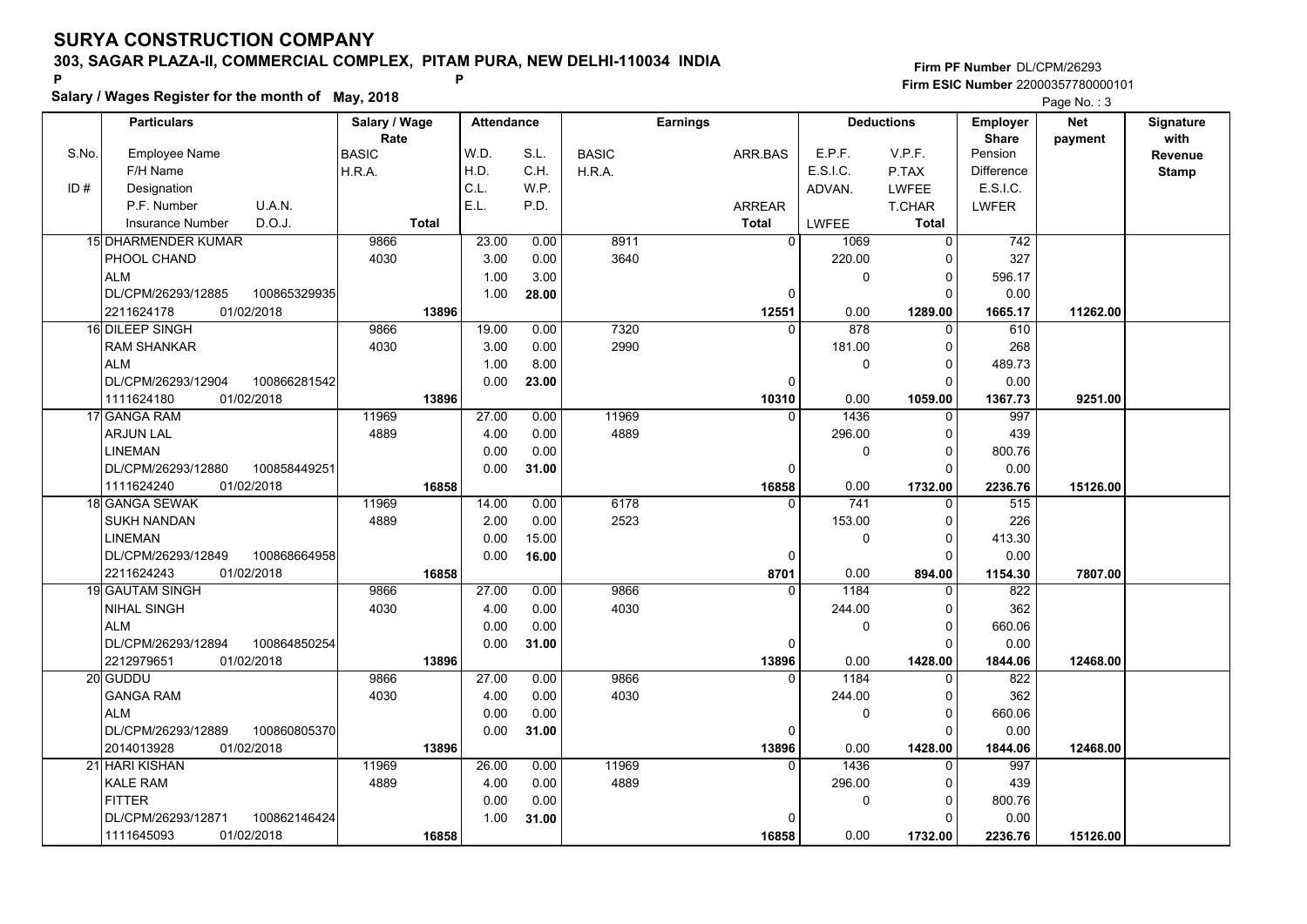### **303, SAGAR PLAZA-II, COMMERCIAL COMPLEX, PITAM PURA, NEW DELHI-110034 INDIA**

# **Salary / Wages Register for the month of May, 2018 <sup>P</sup> <sup>P</sup>**

|       | Salary / Wages Register for the month of May, 2018 |               |                   |       |              |                 |              |                   |                 |            |                  |
|-------|----------------------------------------------------|---------------|-------------------|-------|--------------|-----------------|--------------|-------------------|-----------------|------------|------------------|
|       | <b>Particulars</b>                                 | Salary / Wage | <b>Attendance</b> |       |              | <b>Earnings</b> |              | <b>Deductions</b> | <b>Employer</b> | <b>Net</b> | <b>Signature</b> |
|       |                                                    | Rate          |                   |       |              |                 |              |                   | <b>Share</b>    | payment    | with             |
| S.No. | Employee Name                                      | <b>BASIC</b>  | W.D.              | S.L.  | <b>BASIC</b> | ARR.BAS         | E.P.F.       | V.P.F.            | Pension         |            | Revenue          |
|       | F/H Name                                           | H.R.A.        | H.D.              | C.H.  | H.R.A.       |                 | E.S.I.C.     | P.TAX             | Difference      |            | Stamp            |
| ID#   | Designation                                        |               | C.L.              | WP.   |              |                 | ADVAN.       | LWFEE             | E.S.I.C.        |            |                  |
|       | U.A.N.<br>P.F. Number                              |               | E.L.              | P.D.  |              | <b>ARREAR</b>   |              | T.CHAR            | LWFER           |            |                  |
|       | D.O.J.<br><b>Insurance Number</b>                  | <b>Total</b>  |                   |       |              | <b>Total</b>    | LWFEE        | Total             |                 |            |                  |
|       | 22 HARIHAR KUSHWAHA                                | 9866          | 27.00             | 0.00  | 9866         | $\mathbf 0$     | 1184         | $\Omega$          | 822             |            |                  |
|       | <b>RAM KISHAN</b>                                  | 4030          | 4.00              | 0.00  | 4030         |                 | 244.00       |                   | 362             |            |                  |
|       | <b>ALM</b>                                         |               | 0.00              | 0.00  |              |                 | $\mathbf{0}$ | 0                 | 660.06          |            |                  |
|       | DL/CPM/26293/13040<br>100866184209                 |               | 0.00              | 31.00 |              | $\mathbf 0$     |              | $\Omega$          | 0.00            |            |                  |
|       | 2211624249<br>01/02/2018                           | 13896         |                   |       |              | 13896           | 0.00         | 1428.00           | 1844.06         | 12468.00   |                  |
|       | 23 JAGDEV                                          | 11969         | 27.00             | 0.00  | 11969        | $\Omega$        | 1436         | 0                 | 997             |            |                  |
|       | <b>SHYAM LAL</b>                                   | 4889          | 4.00              | 0.00  | 4889         |                 | 296.00       | $\Omega$          | 439             |            |                  |
|       | <b>FOREMAN</b>                                     |               | 0.00              | 0.00  |              |                 | $\Omega$     | $\Omega$          | 800.76          |            |                  |
|       | DL/CPM/26293/13225<br>100630416557                 |               | 0.00              | 31.00 |              | 0               |              | 0                 | 0.00            |            |                  |
|       | 01/02/2018<br>2211624253                           | 16858         |                   |       |              | 16858           | 0.00         | 1732.00           | 2236.76         | 15126.00   |                  |
|       | 24 JAI RAM                                         | 11969         | 18.00             | 0.00  | 8494         | $\mathbf{0}$    | 1019         | $\Omega$          | 708             |            |                  |
|       | <b>RAM LAL</b>                                     | 4889          | 3.00              | 0.00  | 3470         |                 | 210.00       | $\Omega$          | 311             |            |                  |
|       | <b>LINEMAN</b>                                     |               | 1.00              | 9.00  |              |                 | 0            | $\Omega$          | 568.29          |            |                  |
|       | DL/CPM/26293/12850<br>100866210958                 |               | 0.00              | 22.00 |              | 0               |              | $\Omega$          | 0.00            |            |                  |
|       | 2211624259<br>01/02/2018                           | 16858         |                   |       |              | 11964           | 0.00         | 1229.00           | 1587.29         | 10735.00   |                  |
|       | 25 JHOORI                                          | 11969         | 27.00             | 0.00  | 11969        | $\Omega$        | 1436         | $\Omega$          | 997             |            |                  |
|       | <b>SHIV GULAB</b>                                  | 4889          | 4.00              | 0.00  | 4889         |                 | 296.00       | 0                 | 439             |            |                  |
|       | <b>FOREMAN</b>                                     |               | 0.00              | 0.00  |              |                 | 0            | 0                 | 800.76          |            |                  |
|       | 100536820777<br>DL/CPM/26293/13224                 |               | 0.00              | 31.00 |              | $\mathbf 0$     |              | $\Omega$          | 0.00            |            |                  |
|       | 2211624261<br>01/02/2018                           | 16858         |                   |       |              | 16858           | 0.00         | 1732.00           | 2236.76         | 15126.00   |                  |
|       | 26 JITENDER KUMAR                                  | 11969         | 27.00             | 0.00  | 11969        | $\Omega$        | 1436         |                   | 997             |            |                  |
|       | PHOOL CHAND                                        | 4889          | 4.00              | 0.00  | 4889         |                 | 296.00       | 0                 | 439             |            |                  |
|       | <b>LINEMAN</b>                                     |               | 0.00              | 0.00  |              |                 | $\mathbf 0$  | $\Omega$          | 800.76          |            |                  |
|       | DL/CPM/26293/12903<br>100865330018                 |               | 0.00              | 31.00 |              | $\mathbf 0$     |              | 0                 | 0.00            |            |                  |
|       | 2211624263<br>01/02/2018                           | 16858         |                   |       |              | 16858           | 0.00         | 1732.00           | 2236.76         | 15126.00   |                  |
|       | 27 MAHENDER                                        | 11969         | 15.00             | 0.00  | 6564         | $\Omega$        | 788          | 0                 | 547             |            |                  |
|       | <b>DAL CHAND</b>                                   | 4889          | 2.00              | 0.00  | 2681         |                 | 162.00       | $\Omega$          | 241             |            |                  |
|       | <b>LINEMAN</b>                                     |               | 0.00              | 14.00 |              |                 | 0            | $\Omega$          | 439.14          |            |                  |
|       | DL/CPM/26293/13235<br>101277512386                 |               | 0.00              | 17.00 |              | $\mathbf{0}$    |              | $\Omega$          | 0.00            |            |                  |
|       | 2012818887<br>19/03/2018                           | 16858         |                   |       |              | 9245            | 0.00         | 950.00            | 1227.14         | 8295.00    |                  |
|       | 28 MANISH JAISWAL                                  | 9866          | 27.00             | 0.00  | 9866         | $\Omega$        | 1184         | $\Omega$          | 822             |            |                  |
|       | N.P JAISWAL                                        | 4030          | 4.00              | 0.00  | 4030         |                 | 244.00       |                   | 362             |            |                  |
|       | <b>ALM</b>                                         |               | 0.00              | 0.00  |              |                 | 0            | 0                 | 660.06          |            |                  |
|       | DL/CPM/26293/12873<br>100536817361                 |               | 0.00              | 31.00 |              | $\Omega$        |              |                   | 0.00            |            |                  |
|       | 2211624272<br>01/02/2018                           | 13896         |                   |       |              | 13896           | 0.00         | 1428.00           | 1844.06         | 12468.00   |                  |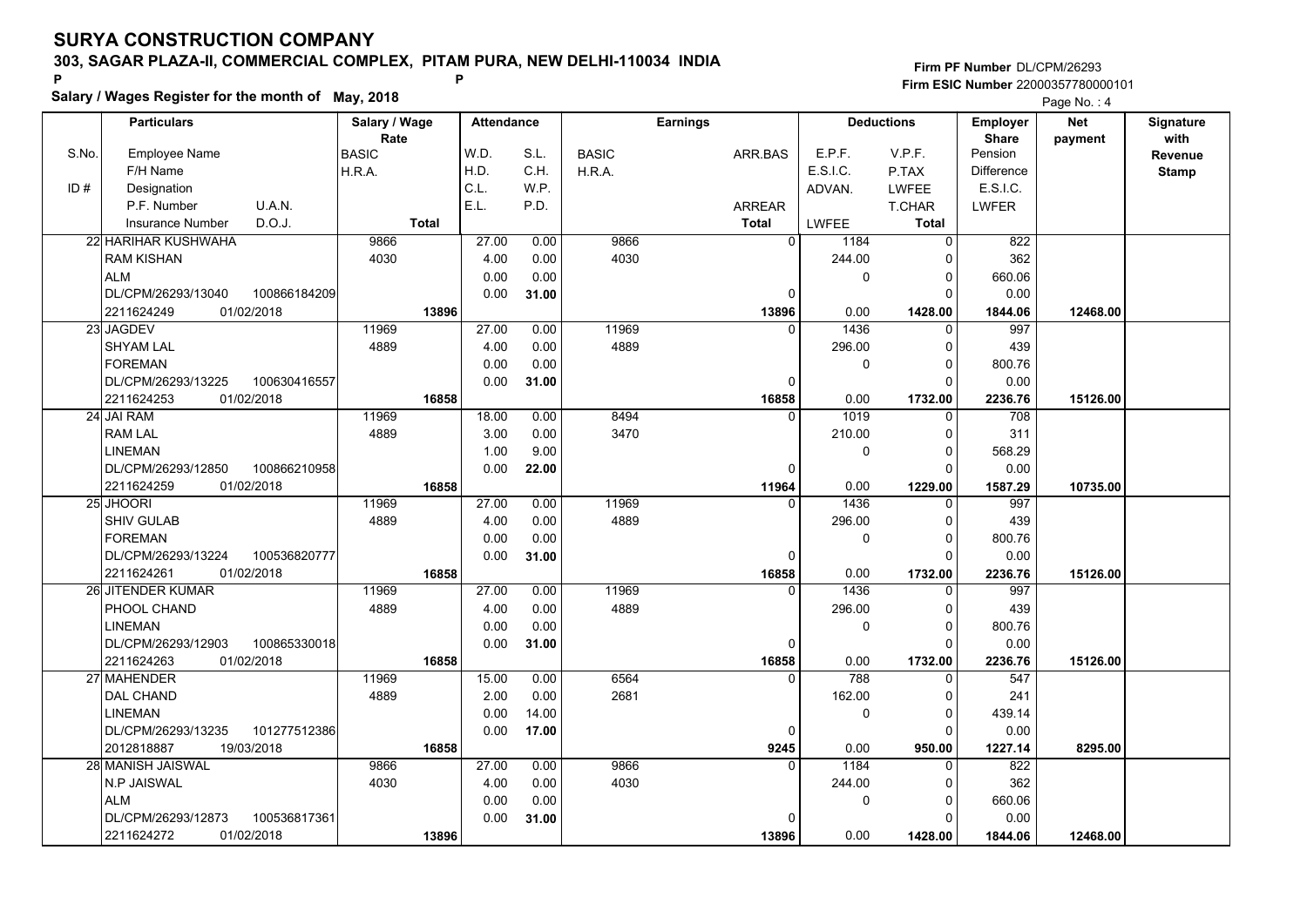### **303, SAGAR PLAZA-II, COMMERCIAL COMPLEX, PITAM PURA, NEW DELHI-110034 INDIA**

**Salary / Wages Register for the month of May, 2018 <sup>P</sup> <sup>P</sup>**

#### **Firm PF Number**DL/CPM/26293**Firm ESIC Number** 22000357780000101

Page No.: 5

|       | <b>Particulars</b>                    |                            | Salary / Wage        |              | <b>Attendance</b> |       |              | <b>Earnings</b> |                |              | <b>Deductions</b>    | <b>Employer</b>         | <b>Net</b> | Signature    |
|-------|---------------------------------------|----------------------------|----------------------|--------------|-------------------|-------|--------------|-----------------|----------------|--------------|----------------------|-------------------------|------------|--------------|
| S.No. | Employee Name                         |                            | Rate<br><b>BASIC</b> |              | W.D.              | S.L.  | <b>BASIC</b> | ARR.BAS         | E.P.F.         |              | V.P.F.               | <b>Share</b><br>Pension | payment    | with         |
|       | F/H Name                              |                            | H.R.A.               |              | H.D.              | C.H.  | H.R.A.       |                 | E.S.I.C.       |              | P.TAX                | <b>Difference</b>       |            | Revenue      |
| ID#   | Designation                           |                            |                      |              | C.L.              | W.P.  |              |                 | ADVAN.         |              | LWFEE                | E.S.I.C.                |            | <b>Stamp</b> |
|       | P.F. Number                           | U.A.N.                     |                      |              | E.L.              | P.D.  |              | <b>ARREAR</b>   |                |              | T.CHAR               | <b>LWFER</b>            |            |              |
|       | <b>Insurance Number</b>               | D.O.J.                     |                      | <b>Total</b> |                   |       |              | <b>Total</b>    | LWFEE          |              | Total                |                         |            |              |
|       | 29 MANOJ KUMAR                        |                            | 9866                 |              | 27.00             |       | 9866         |                 | $\overline{0}$ | 1184         | $\Omega$             | 822                     |            |              |
|       |                                       |                            |                      |              |                   | 0.00  | 4030         |                 |                |              |                      | 362                     |            |              |
|       | GANGADHAR                             |                            | 4030                 |              | 4.00              | 0.00  |              |                 |                | 244.00       | $\Omega$             |                         |            |              |
|       | <b>ALM</b>                            |                            |                      |              | 0.00              | 0.00  |              |                 |                | $\mathbf 0$  | 0<br>$\Omega$        | 660.06                  |            |              |
|       | DL/CPM/26293/12916                    | 100860812913               |                      |              | 0.00              | 31.00 |              |                 | 0              |              |                      | 0.00                    |            |              |
|       | 1114466013                            | 01/02/2018                 |                      | 13896        | 27.00             |       | 9866         | 13896           |                | 0.00<br>1184 | 1428.00              | 1844.06                 | 12468.00   |              |
|       | 30 MANTUN MAHTO                       |                            | 9866                 |              |                   | 0.00  | 4030         |                 | $\mathbf{0}$   |              | $\Omega$             | 822<br>362              |            |              |
|       | RAMPRAVESH MAHTO                      |                            | 4030                 |              | 4.00              | 0.00  |              |                 |                | 244.00       | $\Omega$             |                         |            |              |
|       | <b>ALM</b>                            |                            |                      |              | 0.00              | 0.00  |              |                 |                | $\mathbf{0}$ | $\mathbf 0$          | 660.06                  |            |              |
|       | DL/CPM/26293/12874                    | 100866662745               |                      |              | 0.00              | 31.00 |              |                 | $\mathbf 0$    |              | $\Omega$             | 0.00                    |            |              |
|       | 2211624274                            | 01/02/2018                 |                      | 13896        |                   |       |              | 13896           | $\Omega$       | 0.00         | 1428.00<br>$\Omega$  | 1844.06                 | 12468.00   |              |
|       | 31 MD SADIK HUSAIN                    |                            | 9866                 |              | 27.00             | 0.00  | 9866         |                 |                | 1184         |                      | 822                     |            |              |
|       | <b>HASIBURRAHMAN</b><br><b>ALM</b>    |                            | 4030                 |              | 4.00              | 0.00  | 4030         |                 |                | 244.00       | 0<br>$\Omega$        | 362                     |            |              |
|       |                                       |                            |                      |              | 0.00              | 0.00  |              |                 |                | $\mathbf 0$  | $\Omega$             | 660.06                  |            |              |
|       | DL/CPM/26293/02528                    | 100752988378               |                      | 13896        | 0.00              | 31.00 |              |                 | $\Omega$       |              |                      | 0.00                    |            |              |
|       | 2214145558<br>32l MEVA RAM PAL        | 01/06/2016                 | 11969                |              | 27.00             | 0.00  | 11969        | 13896           | $\Omega$       | 0.00<br>1436 | 1428.00<br>$\Omega$  | 1844.06<br>997          | 12468.00   |              |
|       | <b>GAYA PRASAD</b>                    |                            | 4889                 |              | 4.00              | 0.00  | 4889         |                 |                | 296.00       | $\Omega$             | 439                     |            |              |
|       |                                       |                            |                      |              | 0.00              | 0.00  |              |                 |                | $\mathbf{0}$ | $\Omega$             | 800.76                  |            |              |
|       | <b>LINEMAN</b>                        |                            |                      |              |                   |       |              |                 |                |              |                      |                         |            |              |
|       | DL/CPM/26293/12851                    | 100860860471               |                      |              | 0.00              | 31.00 |              |                 | 0              |              | $\Omega$             | 0.00                    |            |              |
|       | 2211624275<br>01/02/2018<br>33 MUKESH |                            | 11969                | 16858        | 10.00             | 0.00  | 4247         | 16858           | $\Omega$       | 0.00<br>510  | 1732.00<br>$\Omega$  | 2236.76<br>354          | 15126.00   |              |
|       | <b>JOGINDER SINGH</b>                 |                            | 4889                 |              | 1.00              | 0.00  | 1735         |                 |                | 105.00       | $\Omega$             | 156                     |            |              |
|       | <b>LINEMAN</b>                        |                            |                      |              | 0.00              | 20.00 |              |                 |                | $\mathbf{0}$ | $\mathbf 0$          | 284.15                  |            |              |
|       | DL/CPM/26293/12924                    | 100861906780               |                      |              | 0.00              |       |              |                 | 0              |              | 0                    | 0.00                    |            |              |
|       | 01/02/2018<br>2211624277              |                            |                      |              |                   | 11.00 |              |                 |                | 0.00         |                      |                         |            |              |
|       | 34 NARESH                             |                            | 11969                | 16858        | 25.00             | 0.00  | 11969        | 5982            | $\Omega$       | 1436         | 615.00<br>0          | 794.15<br>997           | 5367.00    |              |
|       | <b>RAMESHWAR</b>                      |                            | 4889                 |              | 4.00              | 0.00  | 4889         |                 |                | 296.00       | 0                    | 439                     |            |              |
|       | <b>LINEMAN</b>                        |                            |                      |              | 1.00              | 0.00  |              |                 |                | 0            | 0                    | 800.76                  |            |              |
|       |                                       |                            |                      |              |                   |       |              |                 |                |              | $\Omega$             |                         |            |              |
|       | DL/CPM/26293/12870<br>2211624282      | 100866570193<br>01/02/2018 |                      | 16858        | 1.00              | 31.00 |              |                 | $\mathbf 0$    | 0.00         |                      | 0.00                    | 15126.00   |              |
|       | 35 NARESH KUMAR                       |                            | 9866                 |              | 27.00             | 0.00  | 9866         | 16858           | $\mathbf{0}$   | 1184         | 1732.00<br>$\Omega$  | 2236.76<br>822          |            |              |
|       | <b>DARSHAN</b>                        |                            | 4030                 |              | 4.00              | 0.00  | 4030         |                 |                |              | 0                    | 362                     |            |              |
|       | <b>ALM</b>                            |                            |                      |              |                   |       |              |                 |                | 244.00       |                      |                         |            |              |
|       | DL/CPM/26293/12911                    | 100251347833               |                      |              | 0.00<br>0.00      | 0.00  |              |                 | $\Omega$       | $\mathbf 0$  | $\Omega$<br>$\Omega$ | 660.06<br>0.00          |            |              |
|       |                                       |                            |                      |              |                   | 31.00 |              |                 |                |              |                      |                         |            |              |
|       | 2211624280                            | 01/02/2018                 |                      | 13896        |                   |       |              | 13896           |                | 0.00         | 1428.00              | 1844.06                 | 12468.00   |              |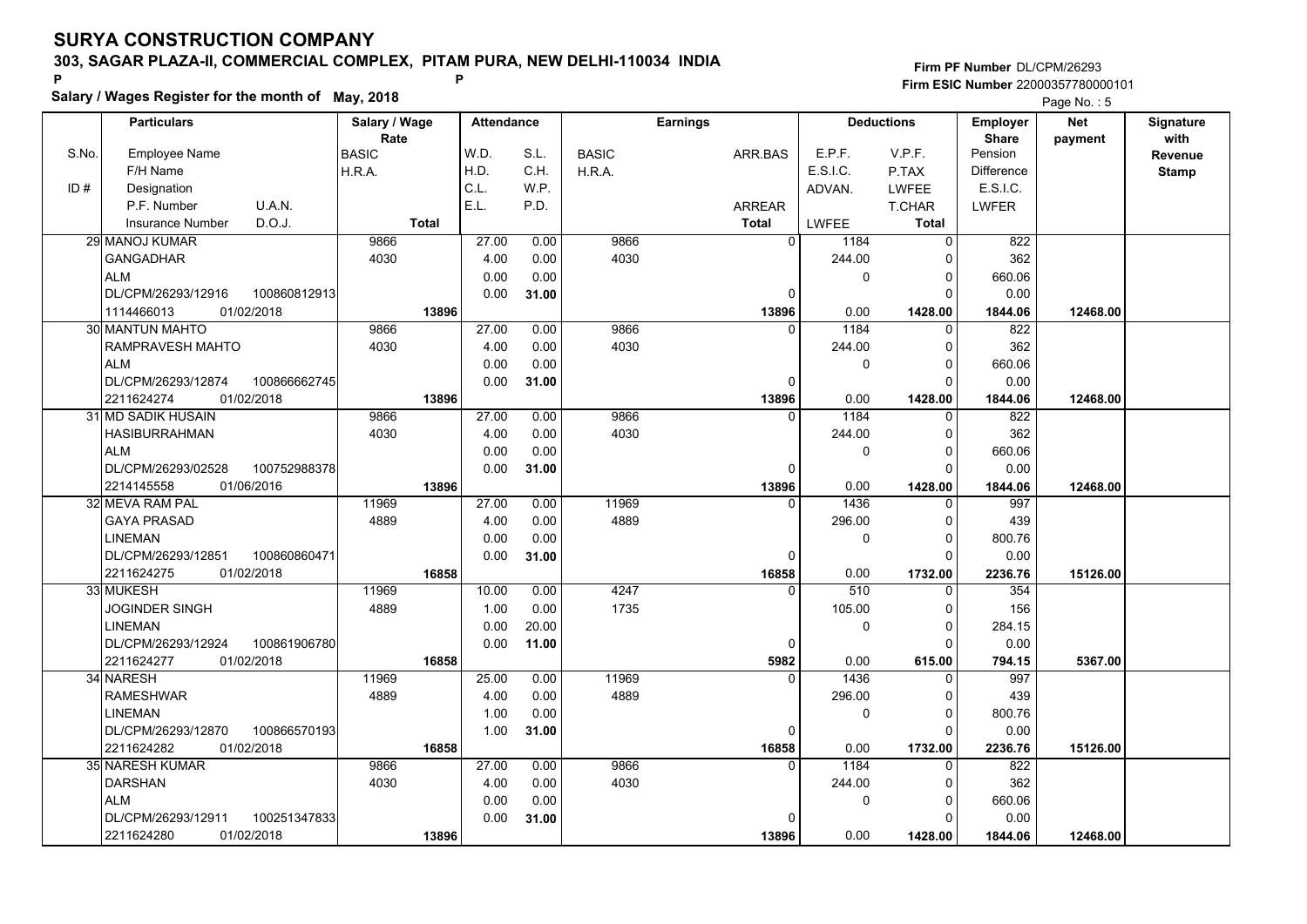### **303, SAGAR PLAZA-II, COMMERCIAL COMPLEX, PITAM PURA, NEW DELHI-110034 INDIA**

**Salary / Wages Register for the month of May, 2018 <sup>P</sup> <sup>P</sup> Firm PF Number**DL/CPM/26293**Firm ESIC Number** 22000357780000101

**BASIC**  H.R.A.ARR.BASARREAR**Total**S.No.ID #Employee NameF/H Name Designation P.F. NumberInsurance Number**Salary / Wage RateAttendance Earnings BASIC**  H.R.A.**Total**ADVAN.P.TAX LWFEE T.CHAR **Total**LWFEE <sup>1184</sup> <sup>0</sup> E.P.F. V.P.F. E.S.I.C.Pension DifferenceLWFER**Deductions Employer Share**W.D.H.D.C.L.E.L.S.L.C.H.W.P.P.D.**Net paymentSignaturewith Revenue StampParticulars**Page No. : 6D.O.J.U.A.N.E.S.I.C. 9866 4030 $\overline{0}$  $\Omega$   **13896** $\overline{0}$  9866 4030 244.00 $\overline{\phantom{0}}$  $\Omega$  $\overline{\phantom{0}}$  $\overline{\phantom{0}}$ 1428.00 0.00 **1428.00 12468.00** 822 362 660.06 0.00 1844.06 <sup>36</sup> PAWAN KUMAR JAWAHAR LALALM DL/CPM/26293/12859 2211624290 **13896**27.00 4.00 0.00 0.00 0.00 0.00 0.00 **31.00**01/02/2018 **1844.06** 822100270502067 9866 4030 $\Omega$   **13896** $\overline{0}$  9866 4030 $1184$  0 244.00 $\overline{\phantom{0}}$  0 $\overline{\phantom{0}}$  $\overline{\phantom{0}}$ 1428.00 0.00 **1428.00 12468.00** 362 660.06 0.00 1844.06 <sup>37</sup> PHOOL CHANDRA CHHOTAALM DL/CPM/26293/1288601/02/2018 1114132925 **13896**27.00 4.00 0.00 0.00 0.00 0.00 0.00 **31.00**01/02/2018 **1844.06** 997100859849574 11969 4889 $\Omega$   **16858** $\overline{0}$ 11969 4889 $1436$  0 296.00 $\overline{\phantom{0}}$  0 $\overline{\phantom{0}}$  $\overline{0}$ 1732.00 0.00 **1732.00 15126.00** 439 800.76 0.00 2236.76 <sup>38</sup> PHOOL KUMAR CHHOTA LINEMAN DL/CPM/26293/1292501/02/2018 2211711773 **16858**27.00 4.00 0.00 0.00 $0.00$  0.00 0.00 **31.00**01/02/2018 **2236.76** 997100859849588 11969 4889 0  **16858** $\overline{0}$  11969 4889<sup>1436</sup> <sup>0</sup> 296.00 $\overline{\phantom{0}}$  $\Omega$  $\overline{\phantom{0}}$  $\overline{0}$ 1732.00 0.00 **1732.00 15126.00** 439 800.76 0.00 2236.76 <sup>39</sup> PRAMOD KUMAR MAIKU LALLINEMAN DL/CPM/26293/1287601/02/2018 2211645103 **16858**27.00 4.00 0.00 0.00 0.00 0.00 0.00 **31.00**01/02/2018 **2236.76** 822100863531333 9866 4030 $\Omega$   **13896** $\overline{0}$  9866 40301184 0 244.00 $\overline{\phantom{0}}$  $\Omega$  $\overline{\phantom{0}}$  $\overline{0}$ 1428.00 0.00 **1428.00 12468.00** 362 660.06 0.00 1844.06 <sup>40</sup> PUTAN KUMAR RAM KARANALM DL/CPM/26293/1289001/02/2018 2211645104 **13896**27.00 4.00 0.00 0.00 0.00 0.00 0.00 **31.00**01/02/2018 **1844.06** 822100866178037 9866 4030 $\Omega$   **13896** $\overline{0}$  9866 4030<sup>1184</sup> <sup>0</sup> 244.00 $\overline{\phantom{0}}$  $\mathfrak{c}$  $\overline{\phantom{0}}$  $\overline{0}$ 1428.00 0.00 **1428.00 12468.00** 362 660.06 0.00 1844.06 <sup>41</sup> RAJ BAHADUR HAR DAYALALM DL/CPM/26293/1288701/02/2018 1114034499 **13896**27.00 4.00 0.00 0.00 0.00 0.00 0.00 **31.00**01/02/2018 **1844.06**822 100861237410 9866 4030 $\Omega$   **13896** 9866 4030<sup>1184</sup> <sup>0</sup> 244.00 $\overline{0}$  $\Omega$  $\overline{0}$  $\overline{0}$ 1428.00 0.00 **1428.00 12468.00** 362 660.06 0.001844.06 <sup>42</sup> RAJ KUMAR **GHURU** ALM DL/CPM/26293/1288801/02/2018 2211645105 **13896**27.00 4.00 0.00 0.00 0.00 0.00 0.00 **31.00**01/02/2018 **1844.06**100860895397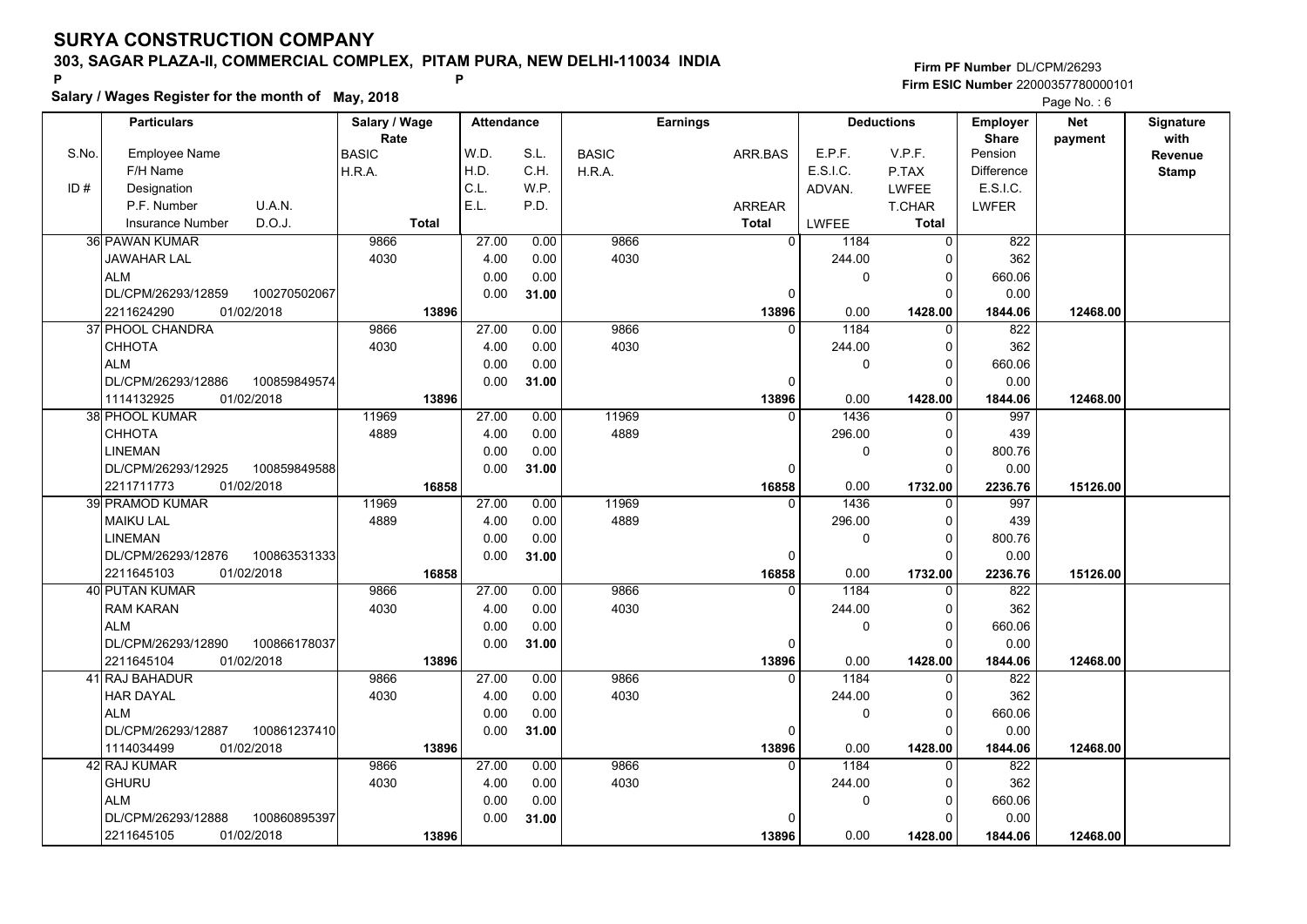### **303, SAGAR PLAZA-II, COMMERCIAL COMPLEX, PITAM PURA, NEW DELHI-110034 INDIA**

**Salary / Wages Register for the month of May, 2018 <sup>P</sup> <sup>P</sup>**

|                                                                                                                         | Page No.: 7                    |
|-------------------------------------------------------------------------------------------------------------------------|--------------------------------|
| <b>Deductions</b><br><b>Particulars</b><br>Salary / Wage<br><b>Earnings</b><br><b>Attendance</b><br><b>Employer</b>     | <b>Net</b><br><b>Signature</b> |
| Rate<br><b>Share</b>                                                                                                    | with<br>payment                |
| W.D.<br>E.P.F.<br>S.No.<br><b>Employee Name</b><br><b>BASIC</b><br>S.L.<br>V.P.F.<br>Pension<br><b>BASIC</b><br>ARR.BAS | <b>Revenue</b>                 |
| H.D.<br>E.S.I.C.<br>F/H Name<br>C.H.<br>P.TAX<br><b>Difference</b><br>H.R.A.<br>H.R.A.                                  | <b>Stamp</b>                   |
| ID#<br>C.L.<br>W.P.<br>E.S.I.C.<br>Designation<br>ADVAN.<br><b>LWFEE</b>                                                |                                |
| E.L.<br>U.A.N.<br>P.D.<br>P.F. Number<br><b>ARREAR</b><br><b>T.CHAR</b><br>LWFER                                        |                                |
| D.O.J.<br><b>Total</b><br><b>Total</b><br><b>LWFEE</b><br>Total<br><b>Insurance Number</b>                              |                                |
| 43 RAJENDER KUMAR<br>11969<br>27.00<br>0.00<br>11969<br>$\overline{0}$<br>$\overline{0}$<br>997<br>1436                 |                                |
| <b>SHIV PAL</b><br>4.00<br>4889<br>296.00<br>439<br>4889<br>0.00<br>$\Omega$                                            |                                |
| <b>LINEMAN</b><br>0.00<br>0.00<br>800.76<br>$\mathbf 0$<br>0                                                            |                                |
| DL/CPM/26293/12877<br>100536832254<br>0.00<br>$\mathbf 0$<br>0.00<br>31.00<br>0                                         |                                |
| 01/02/2018<br>16858<br>2212727596<br>16858<br>0.00<br>1732.00<br>2236.76                                                | 15126.00                       |
| 11969<br>27.00<br>11969<br>44 RAJENDER KUMAR<br>0.00<br>1436<br>997<br>$\Omega$                                         |                                |
| 4889<br>4889<br>439<br><b>BAGHWAN DIN</b><br>4.00<br>0.00<br>296.00<br>0                                                |                                |
| <b>LINEMAN</b><br>0.00<br>0.00<br>800.76<br>$\mathbf{0}$<br>$\Omega$                                                    |                                |
| DL/CPM/26293/12926<br>100536074681<br>0.00<br>31.00<br>0.00<br>0<br>$\Omega$                                            |                                |
| 2211624301<br>01/02/2018<br>16858<br>16858<br>0.00<br>1732.00<br>2236.76                                                | 15126.00                       |
| 27.00<br>1184<br>45 RAJENDRA PASWAN<br>0.00<br>9866<br>822<br>9866<br>$\mathbf{0}$<br>0                                 |                                |
| 4030<br>0.00<br>4030<br>244.00<br>362<br>RAMESHVAR PASWAN<br>4.00<br>0                                                  |                                |
| 0.00<br><b>ALM</b><br>0.00<br>$\mathbf{0}$<br>660.06<br>$\Omega$                                                        |                                |
| 0.00<br>DL/CPM/26293/13039<br>100297427857<br>31.00<br>$\mathbf 0$<br>0.00<br>$\Omega$                                  |                                |
| 1111645110<br>01/02/2018<br>13896<br>13896<br>0.00<br>1428.00<br>1844.06                                                | 12468.00                       |
| 46 RAJESH KUMAR GUPTA<br>25000<br>27.00<br>0.00<br>25000<br>$\Omega$<br>$\Omega$<br>$\Omega$<br>$\Omega$                |                                |
| <b>MOTICHAND GUPTA</b><br>$\mathbf{0}$<br>4.00<br>0.00<br>$\Omega$<br>0.00<br>$\Omega$<br>$\Omega$                      |                                |
| <b>SUPERVISOR</b><br>0.00<br>0.00<br>0.00<br>$\mathbf 0$<br>0                                                           |                                |
| 0.00<br>0.00<br>31.00<br>$\mathbf 0$<br>0                                                                               |                                |
| <b>EXEMPTED</b><br>01/02/2018<br>0.00<br>25000<br>25000<br>0.00<br>0.00                                                 | 25000.00                       |
| 47 RAJI AHMAD<br>11969<br>27.00<br>11969<br>1436<br>0.00<br>997<br>0<br>$\Omega$                                        |                                |
| <b>ZAMIL</b><br>4889<br>4.00<br>0.00<br>4889<br>296.00<br>439<br>0                                                      |                                |
| <b>LINEMAN</b><br>0.00<br>0.00<br>800.76<br>$\mathbf{0}$<br>$\mathbf 0$                                                 |                                |
| 0.00<br>DL/CPM/26293/13041<br>100870060810<br>0.00<br>31.00<br>0<br>$\Omega$                                            |                                |
| 2014166870<br>01/02/2018<br>16858<br>16858<br>0.00<br>1732.00<br>2236.76                                                | 15126.00                       |
| 27.00<br>11969<br>1436<br>997<br>48 RAJOL KUMAR<br>11969<br>0.00<br>0<br>0                                              |                                |
| <b>SHRI LALAU</b><br>4889<br>4889<br>296.00<br>439<br>4.00<br>0.00<br>$\Omega$                                          |                                |
| <b>ALM</b><br>0.00<br>0.00<br>$\Omega$<br>800.76<br>$\Omega$                                                            |                                |
| 0.00<br>DL/CPM/26293/12905<br>100868217640<br>0.00<br>31.00<br>$\mathbf 0$<br>$\Omega$                                  |                                |
| 2211624303<br>01/02/2018<br>0.00<br>16858<br>16858<br>1732.00<br>2236.76                                                | 15126.00                       |
| 49 RAKESH KUMAR<br>9866<br>27.00<br>9866<br>1184<br>$\overline{822}$<br>0.00<br>$\overline{0}$<br>$\Omega$              |                                |
| 362<br><b>PURAN SINGH</b><br>4030<br>4.00<br>0.00<br>4030<br>244.00<br>$\Omega$                                         |                                |
| <b>ALM</b><br>0.00<br>0.00<br>660.06<br>$\mathbf{0}$<br>0                                                               |                                |
| DL/CPM/26293/12860<br>100299395687<br>0.00<br>0.00<br>31.00<br>0<br>$\Omega$                                            |                                |
| 01/02/2018<br>0.00<br>2211624313<br>13896<br>13896<br>1428.00<br>1844.06                                                | 12468.00                       |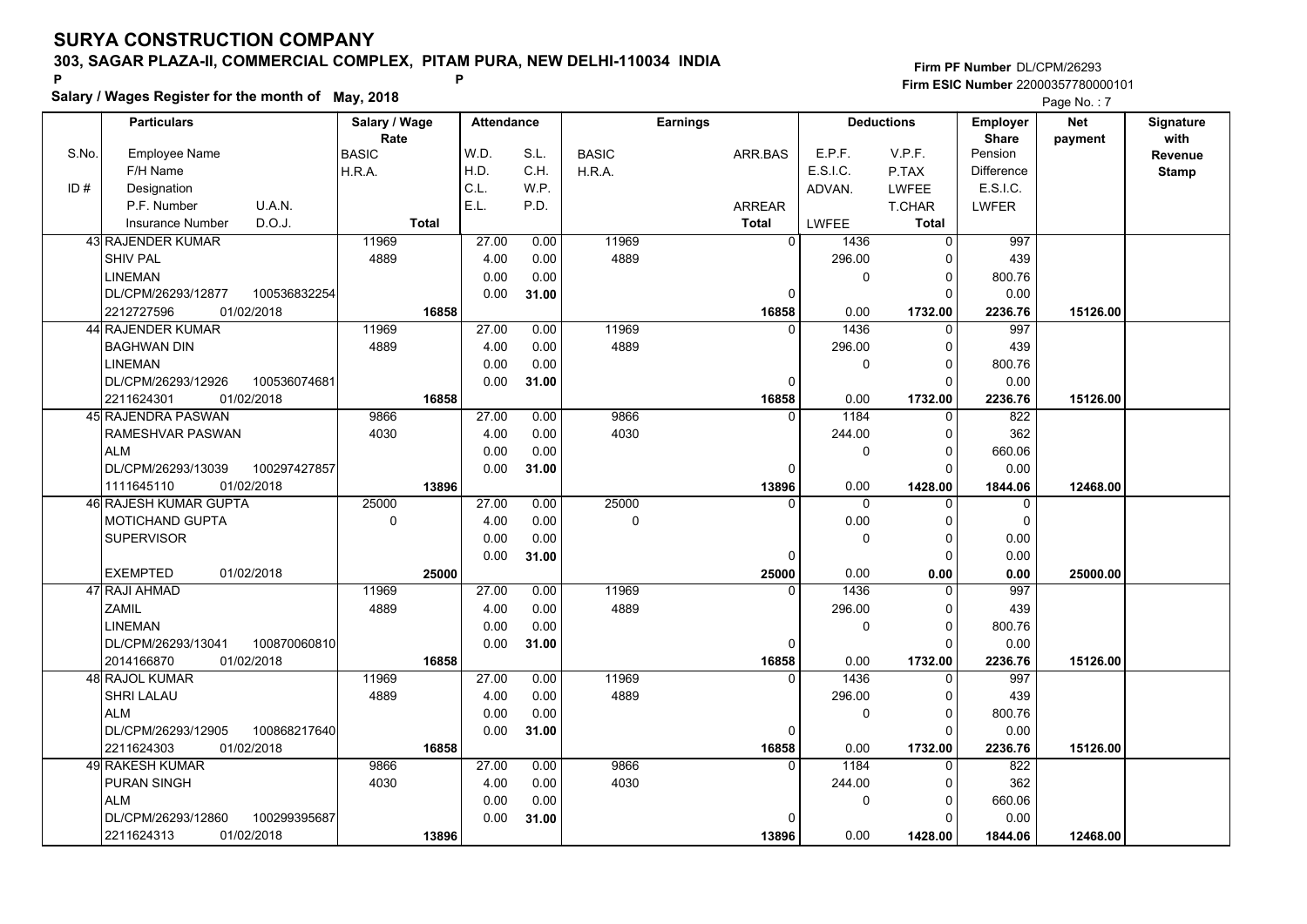### **303, SAGAR PLAZA-II, COMMERCIAL COMPLEX, PITAM PURA, NEW DELHI-110034 INDIA**

**Salary / Wages Register for the month of May, 2018 <sup>P</sup> <sup>P</sup>**

|       | Salary / Wages Register for the month of May, 2018 |               |                   |       |              |                 | Page No.: 8      |                   |                   |            |                  |
|-------|----------------------------------------------------|---------------|-------------------|-------|--------------|-----------------|------------------|-------------------|-------------------|------------|------------------|
|       | <b>Particulars</b>                                 | Salary / Wage | <b>Attendance</b> |       |              | <b>Earnings</b> |                  | <b>Deductions</b> | Employer          | <b>Net</b> | <b>Signature</b> |
|       |                                                    | Rate          |                   |       |              |                 |                  |                   | <b>Share</b>      | payment    | with             |
| S.No. | <b>Employee Name</b>                               | <b>BASIC</b>  | W.D.              | S.L.  | <b>BASIC</b> | ARR.BAS         | E.P.F.           | V.P.F.            | Pension           |            | Revenue          |
|       | F/H Name                                           | H.R.A.        | H.D.              | C.H.  | H.R.A.       |                 | E.S.I.C.         | P.TAX             | <b>Difference</b> |            | <b>Stamp</b>     |
| ID#   | Designation                                        |               | C.L.              | W.P.  |              |                 | ADVAN.           | <b>LWFEE</b>      | E.S.I.C.          |            |                  |
|       | P.F. Number<br>U.A.N.                              |               | E.L.              | P.D.  |              | ARREAR          |                  | T.CHAR            | <b>LWFER</b>      |            |                  |
|       | D.O.J.<br><b>Insurance Number</b>                  | <b>Total</b>  |                   |       |              | <b>Total</b>    | LWFEE            | <b>Total</b>      |                   |            |                  |
|       | 50 RAKESH KUMAR                                    | 11969         | 27.00             | 0.00  | 11969        | $\overline{0}$  | 1436             | $\overline{0}$    | 997               |            |                  |
|       | <b>SHIV KUMAR</b>                                  | 4889          | 4.00              | 0.00  | 4889         |                 | 296.00           | $\Omega$          | 439               |            |                  |
|       | <b>LINEMAN</b>                                     |               | 0.00              | 0.00  |              |                 | 0                | 0                 | 800.76            |            |                  |
|       | 100868077708<br>DL/CPM/26293/12879                 |               | 0.00              | 31.00 |              | $\Omega$        |                  | $\Omega$          | 0.00              |            |                  |
|       | 1112966934<br>01/02/2018                           | 16858         |                   |       |              | 16858           | 0.00             | 1732.00           | 2236.76           | 15126.00   |                  |
|       | 51 RAKESH KUMAR                                    | 11969         | 27.00             | 0.00  | 11969        | $\Omega$        | 1436             | $\Omega$          | 997               |            |                  |
|       | <b>HARI RAM</b>                                    | 4889          | 4.00              | 0.00  | 4889         |                 | 296.00           | $\mathbf{0}$      | 439               |            |                  |
|       | <b>ALM</b>                                         |               | 0.00              | 0.00  |              |                 | $\pmb{0}$        | $\mathbf{0}$      | 800.76            |            |                  |
|       | DL/CPM/26293/12906<br>100299395694                 |               | 0.00              | 31.00 |              | 0               |                  | $\Omega$          | 0.00              |            |                  |
|       | 2212966936<br>01/02/2018                           | 16858         |                   |       |              | 16858           | 0.00             | 1732.00           | 2236.76           | 15126.00   |                  |
|       | 52 RAKESH KUMAR                                    | 9866          | 14.00             | 0.00  | 4774         | $\Omega$        | $\overline{573}$ | $\Omega$          | 398               |            |                  |
|       | <b>RAJAN</b>                                       | 4030          | 1.00              | 0.00  | 1950         |                 | 118.00           | 0                 | 175               |            |                  |
|       | <b>ALM</b>                                         |               | 0.00              | 16.00 |              |                 | 0                | $\Omega$          | 319.39            |            |                  |
|       | DL/CPM/26293/12907<br>100865898966                 |               | 0.00              | 15.00 |              | 0               |                  | $\Omega$          | 0.00              |            |                  |
|       | 2211685737<br>01/02/2018                           | 13896         |                   |       |              | 6724            | 0.00             | 691.00            | 892.39            | 6033.00    |                  |
|       | 53 RAM BARAN                                       | 11969         | 17.00             | 0.00  | 8108         | $\Omega$        | 973              | $\Omega$          | 675               |            |                  |
|       | <b>SUK LAL</b>                                     | 4889          | 3.00              | 0.00  | 3312         |                 | 200.00           | $\Omega$          | 298               |            |                  |
|       | <b>LINEMAN</b>                                     |               | 1.00              | 10.00 |              |                 | 0                | $\Omega$          | 542.45            |            |                  |
|       | DL/CPM/26293/12928<br>100868657150                 |               | 0.00              | 21.00 |              | 0               |                  | $\Omega$          | 0.00              |            |                  |
|       | 01/02/2018<br>2211685743                           | 16858         |                   |       |              | 11420           | 0.00             | 1173.00           | 1515.45           | 10247.00   |                  |
|       | 54 RAM DHANI                                       | 11969         | 27.00             | 0.00  | 11969        | $\Omega$        | 1436             | $\Omega$          | 997               |            |                  |
|       | <b>RAM DIN</b>                                     | 4889          | 4.00              | 0.00  | 4889         |                 | 296.00           | 0                 | 439               |            |                  |
|       | <b>LINEMAN</b>                                     |               | 0.00              | 0.00  |              |                 | 0                | $\Omega$          | 800.76            |            |                  |
|       | DL/CPM/26293/12898<br>100866162934                 |               | 0.00              | 31.00 |              | 0               |                  | $\Omega$          | 0.00              |            |                  |
|       | 1114810592<br>01/02/2018                           | 16858         |                   |       |              | 16858           | 0.00             | 1732.00           | 2236.76           | 15126.00   |                  |
|       | 55 RAM KARAN                                       | 9866          | 27.00             | 0.00  | 9866         | $\mathbf{0}$    | 1184             | 0                 | 822               |            |                  |
|       | <b>VISHRAM</b>                                     | 4030          | 4.00              | 0.00  | 4030         |                 | 244.00           | $\Omega$          | 362               |            |                  |
|       | <b>ALM</b>                                         |               | 0.00              | 0.00  |              |                 | $\mathbf 0$      | $\Omega$          | 660.06            |            |                  |
|       | DL/CPM/26293/12861<br>100869846871                 |               | 0.00              | 31.00 |              | 0               |                  | $\Omega$          | 0.00              |            |                  |
|       | 2211624323<br>01/02/2018                           | 13896         |                   |       |              | 13896           | 0.00             | 1428.00           | 1844.06           | 12468.00   |                  |
|       | 56 RAM KISHOR                                      | 11969         | 20.00             | 0.00  | 9266         | $\Omega$        | 1112             | $\Omega$          | 772               |            |                  |
|       | <b>GHURU PRASAD</b>                                | 4889          | 3.00              | 0.00  | 3785         |                 | 229.00           | $\Omega$          | 340               |            |                  |
|       | <b>LINEMAN</b>                                     |               | 1.00              | 7.00  |              |                 | 0                | 0                 | 619.92            |            |                  |
|       | DL/CPM/26293/12897<br>100536814556                 |               | 0.00              | 24.00 |              |                 |                  | ŋ                 | 0.00              |            |                  |
|       | 1111624328<br>01/02/2018                           | 16858         |                   |       |              | 13051           | 0.00             | 1341.00           | 1731.92           | 11710.00   |                  |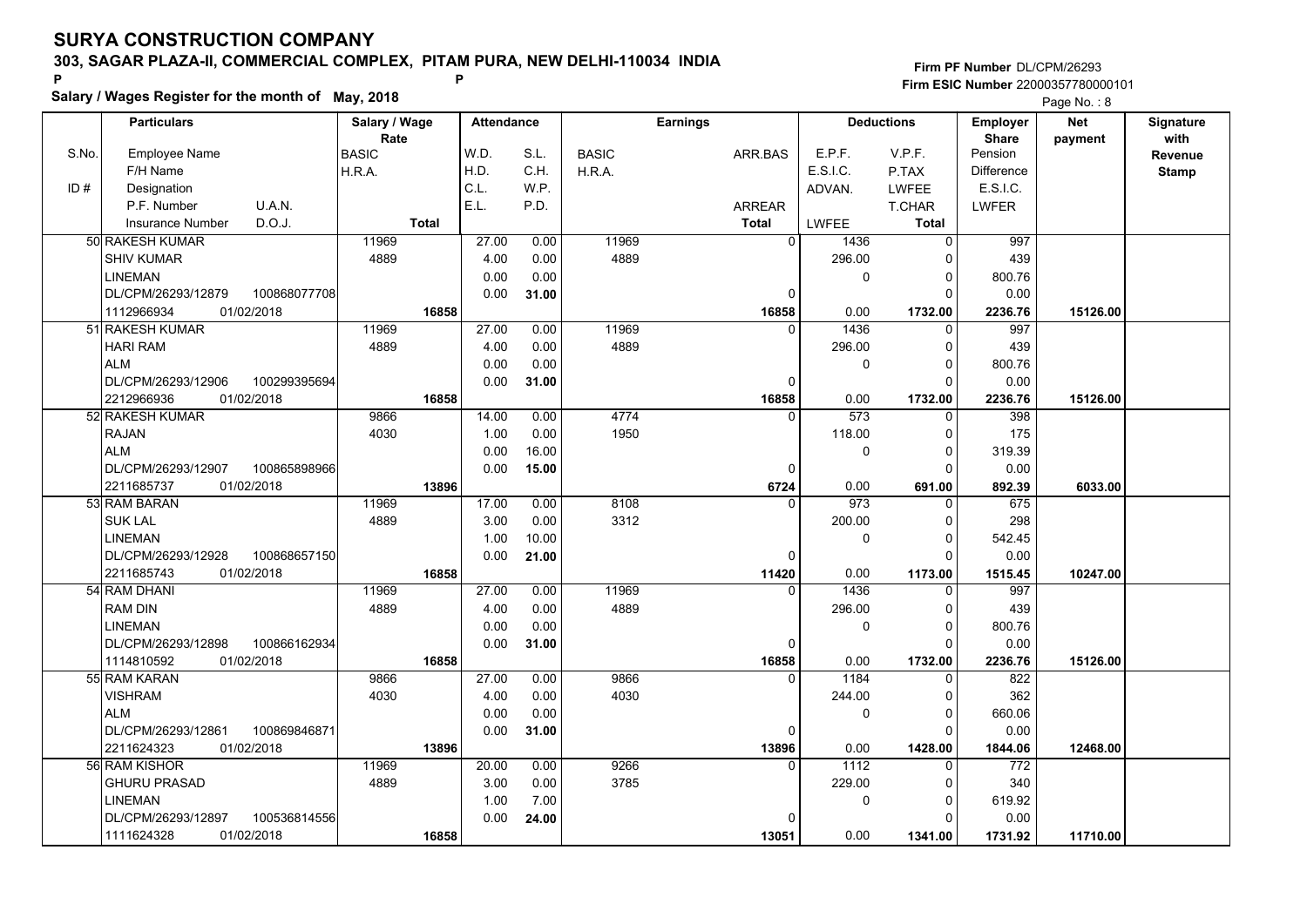### **303, SAGAR PLAZA-II, COMMERCIAL COMPLEX, PITAM PURA, NEW DELHI-110034 INDIA**

#### **Salary / Wages Register for the month of May, 2018 <sup>P</sup> <sup>P</sup> Firm PF Number**DL/CPM/26293**Firm ESIC Number** 22000357780000101

Page No.: 9

|       | <b>Particulars</b>                 | Salary / Wage        | <b>Attendance</b> |       |              | Earnings       |              | <b>Deductions</b> | Employer                | <b>Net</b> | Signature              |
|-------|------------------------------------|----------------------|-------------------|-------|--------------|----------------|--------------|-------------------|-------------------------|------------|------------------------|
| S.No. | <b>Employee Name</b>               | Rate<br><b>BASIC</b> | W.D.              | S.L.  | <b>BASIC</b> | ARR.BAS        | E.P.F.       | V.P.F.            | <b>Share</b><br>Pension | payment    | with<br><b>Revenue</b> |
|       | F/H Name                           | H.R.A.               | H.D.              | C.H.  | H.R.A.       |                | E.S.I.C.     | P.TAX             | <b>Difference</b>       |            | <b>Stamp</b>           |
| ID#   | Designation                        |                      | C.L.              | W.P.  |              |                | ADVAN.       | <b>LWFEE</b>      | E.S.I.C.                |            |                        |
|       | U.A.N.<br>P.F. Number              |                      | E.L.              | P.D.  |              | <b>ARREAR</b>  |              | <b>T.CHAR</b>     | <b>LWFER</b>            |            |                        |
|       | D.O.J.<br><b>Insurance Number</b>  | <b>Total</b>         |                   |       |              | <b>Total</b>   | <b>LWFEE</b> | <b>Total</b>      |                         |            |                        |
|       | 57 RAM NARESH                      | 9866                 | 27.00             | 0.00  | 9866         | $\overline{0}$ | 1184         | $\mathbf 0$       | 822                     |            |                        |
|       | <b>GHURU PRASAD</b>                | 4030                 | 4.00              | 0.00  | 4030         |                | 244.00       | $\Omega$          | 362                     |            |                        |
|       | <b>ALM</b>                         |                      | 0.00              | 0.00  |              |                | 0            | $\Omega$          | 660.06                  |            |                        |
|       | DL/CPM/26293/12865<br>100860895402 |                      | 0.00              | 31.00 |              | 0              |              | $\Omega$          | 0.00                    |            |                        |
|       | 01/02/2018<br>2211645115           | 13896                |                   |       |              | 13896          | 0.00         | 1428.00           | 1844.06                 | 12468.00   |                        |
|       | 58 RAM PRAKASH KHURANA             | 26000                | 27.00             | 0.00  | 26000        | <sup>0</sup>   | $\Omega$     | $\mathbf{0}$      | $\mathbf 0$             |            |                        |
|       | <b>JESA RAM KHURANA</b>            | $\mathbf 0$          | 4.00              | 0.00  | 0            |                | 0.00         | $\Omega$          | $\mathbf 0$             |            |                        |
|       | DISTT CORDI.                       |                      | 0.00              | 0.00  |              |                | 0            | $\Omega$          | 0.00                    |            |                        |
|       |                                    |                      | 0.00              | 31.00 |              | 0              |              | $\Omega$          | 0.00                    |            |                        |
|       | 01/02/2018<br><b>EXEMPTED</b>      | 26000                |                   |       |              | 26000          | 0.00         | 0.00              | 0.00                    | 26000.00   |                        |
|       | 59 RAM PRASAD                      | 11969                | 18.00             | 0.00  | 8880         | $\Omega$       | 1066         | $\Omega$          | $\overline{740}$        |            |                        |
|       | <b>RAGHUBIR PRASAD</b>             | 4889                 | 3.00              | 0.00  | 3627         |                | 219.00       | $\Omega$          | 326                     |            |                        |
|       | <b>FOREMAN</b>                     |                      | 1.00              | 8.00  |              |                | 0            | $\Omega$          | 594.08                  |            |                        |
|       | DL/CPM/26293/13226<br>100865807603 |                      | 1.00              | 23.00 |              | $\Omega$       |              | $\Omega$          | 0.00                    |            |                        |
|       | 1111624329<br>01/02/2018           | 16858                |                   |       |              | 12507          | 0.00         | 1285.00           | 1660.08                 | 11222.00   |                        |
|       | 60 RAMESH CHAND                    | 11969                | 27.00             | 0.00  | 11969        | 0              | 1436         | $\mathbf{0}$      | 997                     |            |                        |
|       | <b>PUTANI</b>                      | 4889                 | 4.00              | 0.00  | 4889         |                | 296.00       | $\Omega$          | 439                     |            |                        |
|       | <b>FITTER</b>                      |                      | 0.00              | 0.00  |              |                | 0            | $\Omega$          | 800.76                  |            |                        |
|       | 100629686155<br>DL/CPM/26293/12920 |                      | 0.00              | 31.00 |              | 0              |              | $\Omega$          | 0.00                    |            |                        |
|       | 2211624336<br>01/02/2018           | 16858                |                   |       |              | 16858          | 0.00         | 1732.00           | 2236.76                 | 15126.00   |                        |
|       | 61 RAMU VERMA                      | 11969                | 19.00             | 0.00  | 8880         | $\Omega$       | 1066         | $\Omega$          | 740                     |            |                        |
|       | <b>MANARE VERMA</b>                | 4889                 | 3.00              | 0.00  | 3627         |                | 219.00       | $\Omega$          | 326                     |            |                        |
|       | <b>LINEMAN</b>                     |                      | 1.00              | 8.00  |              |                | 0            | $\mathbf 0$       | 594.08                  |            |                        |
|       | DL/CPM/26293/12857<br>100536822319 |                      | 0.00              | 23.00 |              | $\Omega$       |              | $\Omega$          | 0.00                    |            |                        |
|       | 2211685747<br>01/02/2018           | 16858                |                   |       |              | 12507          | 0.00         | 1285.00           | 1660.08                 | 11222.00   |                        |
|       | 62 RANJIT KUMAR                    | 9866                 | 27.00             | 0.00  | 9866         | 0              | 1184         | $\Omega$          | 822                     |            |                        |
|       | RAM DAYAL                          | 4030                 | 4.00              | 0.00  | 4030         |                | 244.00       | $\Omega$          | 362                     |            |                        |
|       | <b>ALM</b>                         |                      | 0.00              | 0.00  |              |                | $\Omega$     | $\Omega$          | 660.06                  |            |                        |
|       | DL/CPM/26293/12892<br>100866157752 |                      | 0.00              | 31.00 |              | $\Omega$       |              | $\Omega$          | 0.00                    |            |                        |
|       | 01/02/2018<br>2014051883           | 13896                |                   |       |              | 13896          | 0.00         | 1428.00           | 1844.06                 | 12468.00   |                        |
|       | 63 RAVI SHANKAR                    | 11969                | 27.00             | 0.00  | 11969        | $\Omega$       | 1436         | $\mathbf{0}$      | 997                     |            |                        |
|       | <b>RATEE PAL</b>                   | 4889                 | 4.00              | 0.00  | 4889         |                | 296.00       | 0                 | 439                     |            |                        |
|       | <b>LINEMAN</b>                     |                      | 0.00              | 0.00  |              |                | 0            | $\Omega$          | 800.76                  |            |                        |
|       | DL/CPM/26293/13044<br>100866782827 |                      | 0.00              | 31.00 |              | O              |              | $\Omega$          | 0.00                    |            |                        |
|       | 1114810382<br>01/02/2018           | 16858                |                   |       |              | 16858          | 0.00         | 1732.00           | 2236.76                 | 15126.00   |                        |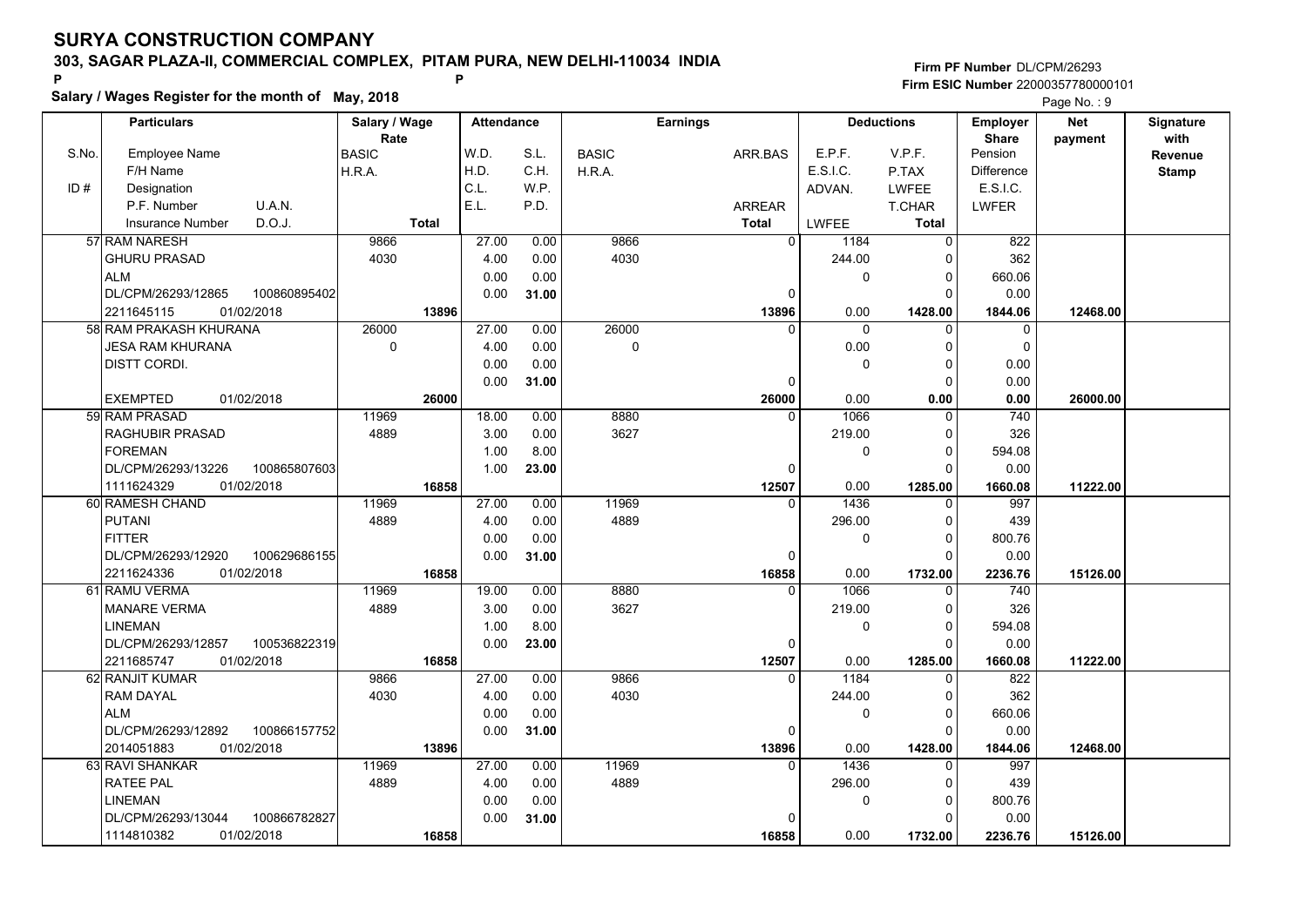### **303, SAGAR PLAZA-II, COMMERCIAL COMPLEX, PITAM PURA, NEW DELHI-110034 INDIA**

# **Salary / Wages Register for the month of May, 2018 <sup>P</sup> <sup>P</sup>**

|       | Salary / Wages Register for the month of May, 2018 |               |                   |       |              |                 | Page No.: 10 |                   |                 |            |                  |  |
|-------|----------------------------------------------------|---------------|-------------------|-------|--------------|-----------------|--------------|-------------------|-----------------|------------|------------------|--|
|       | <b>Particulars</b>                                 | Salary / Wage | <b>Attendance</b> |       |              | <b>Earnings</b> |              | <b>Deductions</b> | <b>Employer</b> | <b>Net</b> | <b>Signature</b> |  |
|       |                                                    | Rate          |                   |       |              |                 |              |                   | <b>Share</b>    | payment    | with             |  |
| S.No. | <b>Employee Name</b>                               | <b>BASIC</b>  | W.D.              | S.L.  | <b>BASIC</b> | ARR.BAS         | E.P.F.       | V.P.F.            | Pension         |            | Revenue          |  |
|       | F/H Name                                           | H.R.A.        | H.D.              | C.H.  | H.R.A.       |                 | E.S.I.C.     | P.TAX             | Difference      |            | <b>Stamp</b>     |  |
| ID#   | Designation                                        |               | C.L.              | WP.   |              |                 | ADVAN.       | <b>LWFEE</b>      | E.S.I.C.        |            |                  |  |
|       | U.A.N.<br>P.F. Number                              |               | E.L.              | P.D.  |              | ARREAR          |              | T.CHAR            | LWFER           |            |                  |  |
|       | D.O.J.<br><b>Insurance Number</b>                  | <b>Total</b>  |                   |       |              | <b>Total</b>    | LWFEE        | Total             |                 |            |                  |  |
|       | 64 RAVI SHANKER                                    | 9866          | 15.00             | 0.00  | 5410         | $\mathbf{0}$    | 649          | $\Omega$          | 451             |            |                  |  |
|       | <b>SHRI RAM</b>                                    | 4030          | 2.00              | 0.00  | 2210         |                 | 134.00       | 0                 | 198             |            |                  |  |
|       | <b>ALM</b>                                         |               | 0.00              | 14.00 |              |                 | $\mathbf{0}$ | 0                 | 361.95          |            |                  |  |
|       | DL/CPM/26293/12866<br>100868229676                 |               | 0.00              | 17.00 |              | $\mathbf 0$     |              | 0                 | 0.00            |            |                  |  |
|       | 01/02/2018<br>2211711751                           | 13896         |                   |       |              | 7620            | 0.00         | 783.00            | 1010.95         | 6837.00    |                  |  |
|       | 65 RAVINDER                                        | 9866          | 27.00             | 0.00  | 9866         |                 | 1184         | 0                 | 822             |            |                  |  |
|       | SHRI LAL JI                                        | 4030          | 4.00              | 0.00  | 4030         |                 | 244.00       | $\Omega$          | 362             |            |                  |  |
|       | <b>ALM</b>                                         |               | 0.00              | 0.00  |              |                 | $\Omega$     | 0                 | 660.06          |            |                  |  |
|       | DL/CPM/26293/12917<br>100868217459                 |               | 0.00              | 31.00 |              | 0               |              | O                 | 0.00            |            |                  |  |
|       | 1111624337<br>01/02/2018                           | 13896         |                   |       |              | 13896           | 0.00         | 1428.00           | 1844.06         | 12468.00   |                  |  |
|       | 66 SANTOSH KUMAR                                   | 11969         | 14.00             | 0.00  | 5791         | 0               | 695          | 0                 | 482             |            |                  |  |
|       | <b>RAM PRASAD</b>                                  | 4889          | 1.00              | 0.00  | 2366         |                 | 143.00       | $\Omega$          | 213             |            |                  |  |
|       | <b>LINEMAN</b>                                     |               | 0.00              | 16.00 |              |                 | 0            | $\Omega$          | 387.46          |            |                  |  |
|       | DL/CPM/26293/12858<br>100866254934                 |               | 0.00              | 15.00 |              | 0               |              | $\Omega$          | 0.00            |            |                  |  |
|       | 2211645355<br>01/02/2018                           | 16858         |                   |       |              | 8157            | 0.00         | 838.00            | 1082.46         | 7319.00    |                  |  |
|       | 67 SANTOSH KUMAR                                   | 11969         | 27.00             | 0.00  | 11969        | $\Omega$        | 1436         | $\Omega$          | 997             |            |                  |  |
|       | <b>RAM KUMAR</b>                                   | 4889          | 4.00              | 0.00  | 4889         |                 | 296.00       | $\Omega$          | 439             |            |                  |  |
|       | LINEMAN                                            |               | 0.00              | 0.00  |              |                 | $\mathbf 0$  | 0                 | 800.76          |            |                  |  |
|       | DL/CPM/26293/12881<br>100866200544                 |               | 0.00              | 31.00 |              | $\pmb{0}$       |              | $\Omega$          | 0.00            |            |                  |  |
|       | 2211624342<br>01/02/2018                           | 16858         |                   |       |              | 16858           | 0.00         | 1732.00           | 2236.76         | 15126.00   |                  |  |
|       | 68 SAPTMI LAL                                      | 9866          | 27.00             | 0.00  | 9866         | $\Omega$        | 1184         | $\Omega$          | 822             |            |                  |  |
|       | <b>BHAI LAL</b>                                    | 4030          | 4.00              | 0.00  | 4030         |                 | 244.00       | 0                 | 362             |            |                  |  |
|       | <b>ALM</b>                                         |               | 0.00              | 0.00  |              |                 | $\mathbf 0$  | $\Omega$          | 660.06          |            |                  |  |
|       | DL/CPM/26293/13042<br>100859212210                 |               | 0.00              | 31.00 |              | 0               |              | $\Omega$          | 0.00            |            |                  |  |
|       | 01/02/2018<br>2211645356                           | 13896         |                   |       |              | 13896           | 0.00         | 1428.00           | 1844.06         | 12468.00   |                  |  |
|       | 69 SHISHPAL                                        | 9866          | 27.00             | 0.00  | 9866         | $\mathbf{0}$    | 1184         | 0                 | 822             |            |                  |  |
|       | <b>KARIPAL SINGH</b>                               | 4030          | 4.00              | 0.00  | 4030         |                 | 244.00       | $\Omega$          | 362             |            |                  |  |
|       | <b>ALM</b>                                         |               | 0.00              | 0.00  |              |                 | $\mathbf 0$  | 0                 | 660.06          |            |                  |  |
|       | DL/CPM/26293/12932<br>100862316087                 |               | 0.00              | 31.00 |              | $\mathbf{0}$    |              | $\Omega$          | 0.00            |            |                  |  |
|       | 2211624343<br>01/02/2018                           | 13896         |                   |       |              | 13896           | 0.00         | 1428.00           | 1844.06         | 12468.00   |                  |  |
|       | <b>70 SHIV KUMAR</b>                               | 9866          | 27.00             | 0.00  | 9866         | $\Omega$        | 1184         | 0                 | 822             |            |                  |  |
|       | <b>GANGA SARAN</b>                                 | 4030          | 4.00              | 0.00  | 4030         |                 | 244.00       | $\Omega$          | 362             |            |                  |  |
|       | <b>ALM</b>                                         |               | 0.00              | 0.00  |              |                 | $\mathbf 0$  | 0                 | 660.06          |            |                  |  |
|       | DL/CPM/26293/12872<br>100536814470                 |               | 0.00              | 31.00 |              | $\Omega$        |              |                   | 0.00            |            |                  |  |
|       | 2211624345<br>01/02/2018                           | 13896         |                   |       |              | 13896           | 0.00         | 1428.00           | 1844.06         | 12468.00   |                  |  |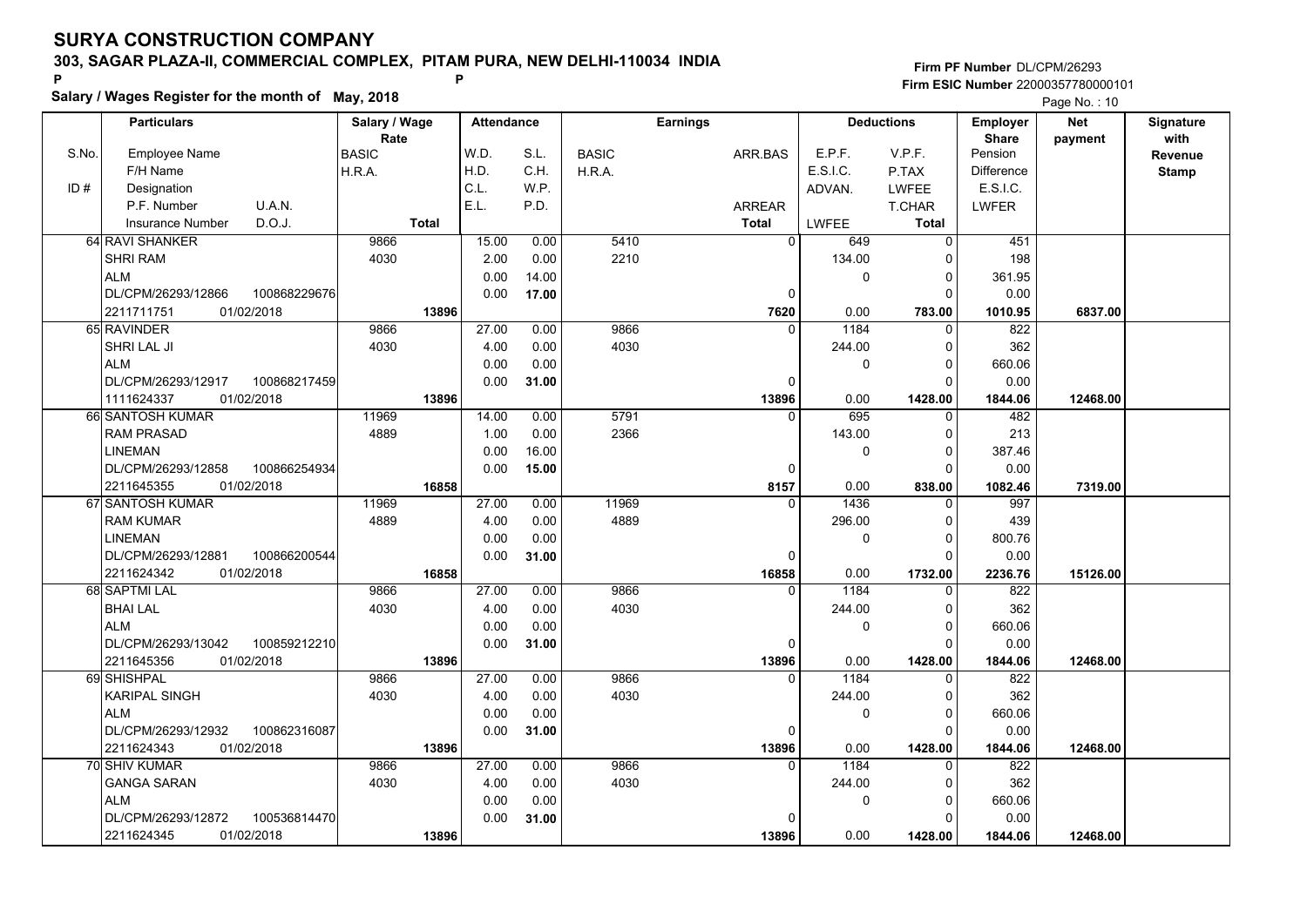### **303, SAGAR PLAZA-II, COMMERCIAL COMPLEX, PITAM PURA, NEW DELHI-110034 INDIA**

# **Salary / Wages Register for the month of May, 2018 <sup>P</sup> <sup>P</sup>**

|       | Salary / Wages Register for the month of May, 2018 |               |                   |              |              |                 |                    |                   |                        | Page No.: 11 |                  |
|-------|----------------------------------------------------|---------------|-------------------|--------------|--------------|-----------------|--------------------|-------------------|------------------------|--------------|------------------|
|       | <b>Particulars</b>                                 | Salary / Wage | <b>Attendance</b> |              |              | <b>Earnings</b> |                    | <b>Deductions</b> | <b>Employer</b>        | <b>Net</b>   | <b>Signature</b> |
|       |                                                    | Rate          |                   |              |              |                 |                    |                   | <b>Share</b>           | payment      | with             |
| S.No. | <b>Employee Name</b><br>F/H Name                   | <b>BASIC</b>  | W.D.<br>H.D.      | S.L.<br>C.H. | <b>BASIC</b> | ARR.BAS         | E.P.F.<br>E.S.I.C. | V.P.F.            | Pension                |              | <b>Revenue</b>   |
| ID#   | Designation                                        | H.R.A.        | C.L.              | W.P.         | H.R.A.       |                 |                    | P.TAX             | Difference<br>E.S.I.C. |              | <b>Stamp</b>     |
|       | U.A.N.                                             |               | E.L.              |              |              |                 | ADVAN.             | <b>LWFEE</b>      |                        |              |                  |
|       | P.F. Number                                        |               |                   | P.D.         |              | <b>ARREAR</b>   |                    | T.CHAR            | <b>LWFER</b>           |              |                  |
|       | D.O.J.<br><b>Insurance Number</b>                  | <b>Total</b>  |                   |              |              | <b>Total</b>    | <b>LWFEE</b>       | <b>Total</b>      |                        |              |                  |
|       | 71 SHIV PRAKASH                                    | 9866          | 24.00             | 0.00         | 9866         | $\mathbf 0$     | 1184               | $\overline{0}$    | 822                    |              |                  |
|       | <b>SHIV MANGAL SINGH</b>                           | 4030          | 4.00              | 0.00         | 4030         |                 | 244.00             | $\Omega$          | 362                    |              |                  |
|       | <b>ALM</b>                                         |               | 1.00              | 0.00         |              |                 | $\mathbf{0}$       | 0                 | 660.06                 |              |                  |
|       | DL/CPM/26293/12867<br>100868084077                 |               | 2.00              | 31.00        |              | 0               |                    | $\Omega$          | 0.00                   |              |                  |
|       | 01/02/2018<br>2211624348                           | 13896         |                   |              |              | 13896           | 0.00               | 1428.00           | 1844.06                | 12468.00     |                  |
|       | 72 SHOBHA LAL                                      | 11969         | 27.00             | 0.00         | 11969        |                 | 1436               | $\Omega$          | 997                    |              |                  |
|       | <b>MERU LAL</b>                                    | 4889          | 4.00              | 0.00         | 4889         |                 | 296.00             | 0                 | 439                    |              |                  |
|       | <b>LINEMAN</b>                                     |               | 0.00              | 0.00         |              |                 | $\mathbf{0}$       | $\Omega$          | 800.76                 |              |                  |
|       | DL/CPM/26293/12875<br>100863879997                 |               | 0.00              | 31.00        |              | $\Omega$        |                    | $\Omega$          | 0.00                   |              |                  |
|       | 1111624366<br>01/02/2018                           | 16858         |                   |              |              | 16858           | 0.00               | 1732.00           | 2236.76                | 15126.00     |                  |
|       | 73 SHYAM LAL                                       | 11969         | 14.00             | 0.00         | 6950         | $\mathbf{0}$    | 834                | 0                 | 579                    |              |                  |
|       | JAGDAMBA PRASAD                                    | 4889          | 2.00              | 0.00         | 2839         |                 | 172.00             | 0                 | 255                    |              |                  |
|       | <b>LINEMAN</b>                                     |               | 1.00              | 13.00        |              |                 | $\mathbf{0}$       | $\Omega$          | 464.98                 |              |                  |
|       | DL/CPM/26293/12855<br>100536815269                 |               | 1.00              | 18.00        |              | $\Omega$        |                    | $\Omega$          | 0.00                   |              |                  |
|       | 2211624363<br>01/02/2018                           | 16858         |                   |              |              | 9789            | 0.00               | 1006.00           | 1298.98                | 8783.00      |                  |
|       | <b>74 SUMAN RAI</b>                                | 11969         | 27.00             | 0.00         | 11969        | $\Omega$        | 1436               | $\Omega$          | 997                    |              |                  |
|       | <b>BINDESHWARI RAI</b>                             | 4889          | 4.00              | 0.00         | 4889         |                 | 296.00             | $\Omega$          | 439                    |              |                  |
|       | <b>LINEMAN</b>                                     |               | 0.00              | 0.00         |              |                 | $\mathbf 0$        | 0                 | 800.76                 |              |                  |
|       | 100859425304<br>DL/CPM/26293/12869                 |               | 0.00              | 31.00        |              | 0               |                    | $\Omega$          | 0.00                   |              |                  |
|       | 2211711735<br>01/02/2018                           | 16858         |                   |              |              | 16858           | 0.00               | 1732.00           | 2236.76                | 15126.00     |                  |
|       | 75 SUNDER LAL                                      | 11969         | 27.00             | 0.00         | 11969        | $\Omega$        | 1436               | 0                 | 997                    |              |                  |
|       | <b>MAIYAI DEEN</b>                                 | 4889          | 4.00              | 0.00         | 4889         |                 | 296.00             | $\Omega$          | 439                    |              |                  |
|       | <b>LINEMAN</b>                                     |               | 0.00              | 0.00         |              |                 | $\mathbf{0}$       | $\Omega$          | 800.76                 |              |                  |
|       | DL/CPM/26293/12856<br>100863535107                 |               | 0.00              | 31.00        |              | 0               |                    | $\Omega$          | 0.00                   |              |                  |
|       | 1114811251<br>01/02/2018                           | 16858         |                   |              |              | 16858           | 0.00               | 1732.00           | 2236.76                | 15126.00     |                  |
|       | 76 SUNIL KUMAR                                     | 11969         | 27.00             | 0.00         | 11969        | 0               | 1436               | 0                 | 997                    |              |                  |
|       | <b>GOVERDHAN KUMAR</b>                             | 4889          | 4.00              | 0.00         | 4889         |                 | 296.00             | $\Omega$          | 439                    |              |                  |
|       | <b>LINEMAN</b>                                     |               | 0.00              | 0.00         |              |                 | $\Omega$           | $\Omega$          | 800.76                 |              |                  |
|       | DL/CPM/26293/12884<br>100536804242                 |               | 0.00              | 31.00        |              | $\Omega$        |                    | 0                 | 0.00                   |              |                  |
|       | 2211624422<br>01/02/2018                           | 16858         |                   |              |              | 16858           | 0.00               | 1732.00           | 2236.76                | 15126.00     |                  |
|       | 77 SURENDRA KUMAR                                  | 9866          | 27.00             | 0.00         | 9866         | $\overline{0}$  | 1184               | $\overline{0}$    | 822                    |              |                  |
|       | <b>VISHRAM</b>                                     | 4030          | 4.00              | 0.00         | 4030         |                 | 244.00             | $\Omega$          | 362                    |              |                  |
|       | <b>ALM</b>                                         |               | 0.00              | 0.00         |              |                 | $\mathbf{0}$       | $\Omega$          | 660.06                 |              |                  |
|       | DL/CPM/26293/12933<br>100869847143                 |               | 0.00              | 31.00        |              | 0               |                    | $\Omega$          | 0.00                   |              |                  |
|       | 01/02/2018<br>2213306585                           | 13896         |                   |              |              | 13896           | 0.00               | 1428.00           | 1844.06                | 12468.00     |                  |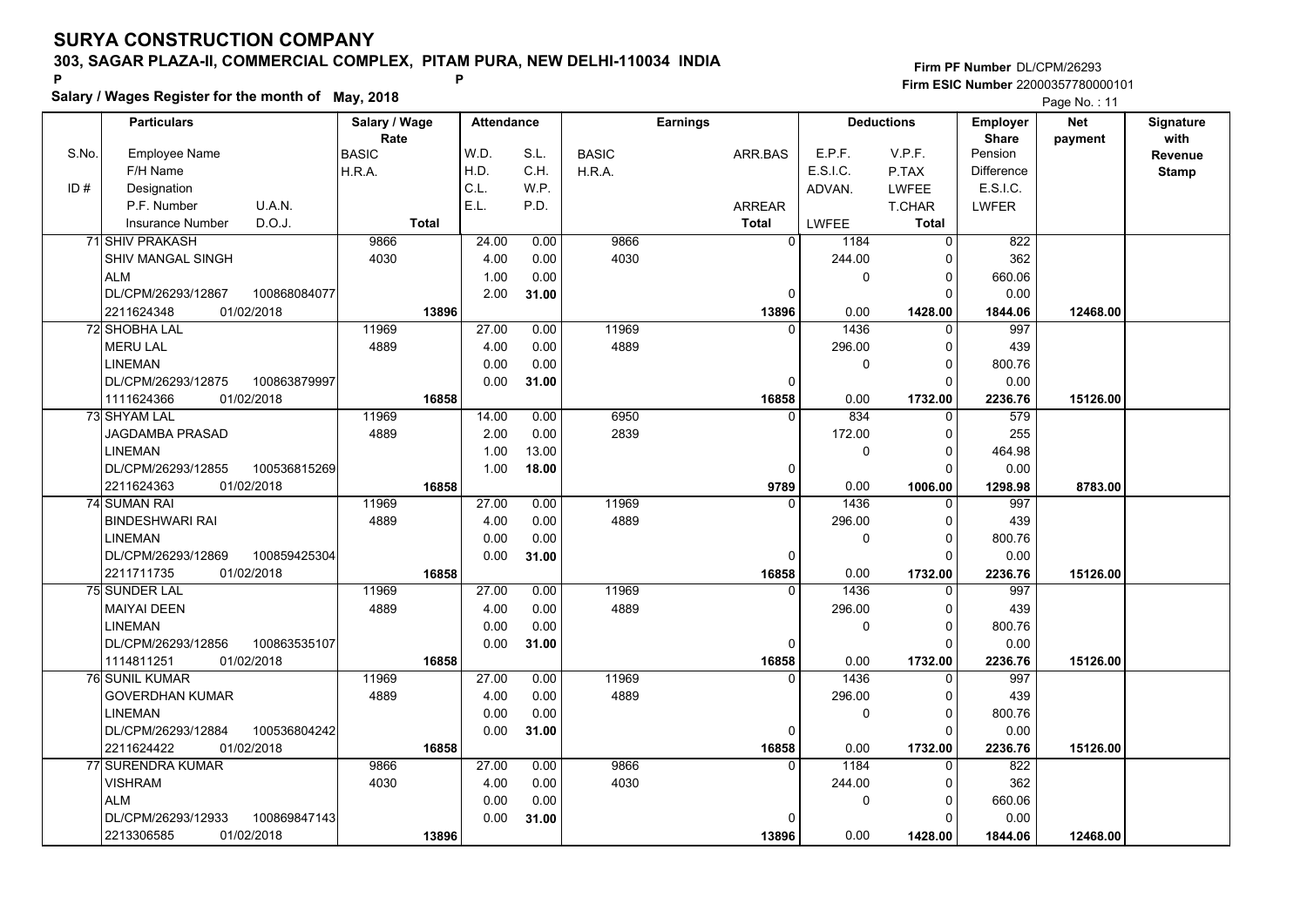### **303, SAGAR PLAZA-II, COMMERCIAL COMPLEX, PITAM PURA, NEW DELHI-110034 INDIA**

# **Salary / Wages Register for the month of May, 2018 <sup>P</sup> <sup>P</sup>**

|       | Salary / Wages Register for the month of May, 2018 |               |                   |       |              |                 |              |                   |                 | Page No.: 12 |                  |
|-------|----------------------------------------------------|---------------|-------------------|-------|--------------|-----------------|--------------|-------------------|-----------------|--------------|------------------|
|       | <b>Particulars</b>                                 | Salary / Wage | <b>Attendance</b> |       |              | <b>Earnings</b> |              | <b>Deductions</b> | <b>Employer</b> | <b>Net</b>   | <b>Signature</b> |
|       |                                                    | Rate          |                   |       |              |                 |              |                   | <b>Share</b>    | payment      | with             |
| S.No. | <b>Employee Name</b>                               | <b>BASIC</b>  | W.D.              | S.L.  | <b>BASIC</b> | ARR.BAS         | E.P.F.       | V.P.F.            | Pension         |              | Revenue          |
|       | F/H Name                                           | H.R.A.        | H.D.              | C.H.  | H.R.A.       |                 | E.S.I.C.     | P.TAX             | Difference      |              | <b>Stamp</b>     |
| ID#   | Designation                                        |               | C.L.              | W.P.  |              |                 | ADVAN.       | <b>LWFEE</b>      | E.S.I.C.        |              |                  |
|       | U.A.N.<br>P.F. Number                              |               | E.L.              | P.D.  |              | <b>ARREAR</b>   |              | T.CHAR            | <b>LWFER</b>    |              |                  |
|       | D.O.J.<br><b>Insurance Number</b>                  | <b>Total</b>  |                   |       |              | <b>Total</b>    | <b>LWFEE</b> | Total             |                 |              |                  |
|       | 78 SUSHIL KUMAR                                    | 9866          | 27.00             | 0.00  | 9866         | $\mathbf 0$     | 1184         | $\overline{0}$    | 822             |              |                  |
|       | <b>SHYAM LAL</b>                                   | 4030          | 4.00              | 0.00  | 4030         |                 | 244.00       |                   | 362             |              |                  |
|       | <b>ALM</b>                                         |               | 0.00              | 0.00  |              |                 | $\mathbf 0$  | 0                 | 660.06          |              |                  |
|       | DL/CPM/26293/12913<br>100868288643                 |               | 0.00              | 31.00 |              | $\mathbf 0$     |              | $\Omega$          | 0.00            |              |                  |
|       | 01/02/2018<br>2211624429                           | 13896         |                   |       |              | 13896           | 0.00         | 1428.00           | 1844.06         | 12468.00     |                  |
|       | <b>79 TOTA RAM</b>                                 | 11969         | 27.00             | 0.00  | 11969        |                 | 1436         |                   | 997             |              |                  |
|       | KIRPAL SINGH                                       | 4889          | 4.00              | 0.00  | 4889         |                 | 296.00       | 0                 | 439             |              |                  |
|       | <b>LINEMAN</b>                                     |               | 0.00              | 0.00  |              |                 | $\mathbf 0$  | $\Omega$          | 800.76          |              |                  |
|       | DL/CPM/26293/12929<br>100536826695                 |               | 0.00              | 31.00 |              | $\mathbf{0}$    |              | $\Omega$          | 0.00            |              |                  |
|       | 2211624432<br>01/02/2018                           | 16858         |                   |       |              | 16858           | 0.00         | 1732.00           | 2236.76         | 15126.00     |                  |
|       | 80 TUTTY                                           | 9866          | 24.00             | 0.00  | 9866         | $\mathbf{0}$    | 1184         | 0                 | 822             |              |                  |
|       | <b>KALLU RAM</b>                                   | 4030          | 4.00              | 0.00  | 4030         |                 | 244.00       | $\Omega$          | 362             |              |                  |
|       | <b>ALM</b>                                         |               | 1.00              | 0.00  |              |                 | 0            | $\Omega$          | 660.06          |              |                  |
|       | DL/CPM/26293/12936<br>100862174305                 |               | 2.00              | 31.00 |              | $\mathbf{0}$    |              | $\Omega$          | 0.00            |              |                  |
|       | 2211851716<br>01/02/2018                           | 13896         |                   |       |              | 13896           | 0.00         | 1428.00           | 1844.06         | 12468.00     |                  |
|       | 81 UMESH KUMAR                                     | 9866          | 27.00             | 0.00  | 9866         | $\Omega$        | 1184         | $\Omega$          | 822             |              |                  |
|       | LATE. SATYANARAYAN                                 | 4030          | 4.00              | 0.00  | 4030         |                 | 244.00       | $\Omega$          | 362             |              |                  |
|       | <b>ALM</b>                                         |               | 0.00              | 0.00  |              |                 | $\mathbf 0$  | 0                 | 660.06          |              |                  |
|       | DL/CPM/26293/12937<br>100863037051                 |               | 0.00              | 31.00 |              | $\mathbf 0$     |              | $\Omega$          | 0.00            |              |                  |
|       | 2014013279<br>01/02/2018                           | 13896         |                   |       |              | 13896           | 0.00         | 1428.00           | 1844.06         | 12468.00     |                  |
|       | 82 VEERENDRA KUMAR                                 | 9866          | 19.00             | 0.00  | 7638         | $\Omega$        | 917          | 0                 | 636             |              |                  |
|       | <b>SHIV PAL</b>                                    | 4030          | 3.00              | 0.00  | 3120         |                 | 189.00       | $\Omega$          | 281             |              |                  |
|       | <b>ALM</b>                                         |               | 1.00              | 7.00  |              |                 | $\mathbf 0$  |                   | 511.01          |              |                  |
|       | DL/CPM/26293/12893<br>100868089911                 |               | 1.00              | 24.00 |              | 0               |              | O                 | 0.00            |              |                  |
|       | 2014051866<br>01/02/2018                           | 13896         |                   |       |              | 10758           | 0.00         | 1106.00           | 1428.01         | 9652.00      |                  |
|       | 83 VIJAY                                           | 11969         | 27.00             | 0.00  | 11969        | $\Omega$        | 1436         | 0                 | 997             |              |                  |
|       | <b>GURU CHARAN</b>                                 | 4889          | 4.00              | 0.00  | 4889         |                 | 296.00       | $\Omega$          | 439             |              |                  |
|       | <b>LINEMAN</b>                                     |               | 0.00              | 0.00  |              |                 | $\Omega$     | $\Omega$          | 800.76          |              |                  |
|       | DL/CPM/26293/12883<br>100861100575                 |               | 0.00              | 31.00 |              | $\mathbf{0}$    |              | 0                 | 0.00            |              |                  |
|       | 1111645369<br>01/02/2018                           | 16858         |                   |       |              | 16858           | 0.00         | 1732.00           | 2236.76         | 15126.00     |                  |
|       | 84 VINOD KUMAR                                     | 9866          | 27.00             | 0.00  | 9866         | $\overline{0}$  | 1184         | $\Omega$          | 822             |              |                  |
|       | <b>BABU LAL</b>                                    | 4030          | 4.00              | 0.00  | 4030         |                 | 244.00       | $\Omega$          | 362             |              |                  |
|       | <b>ALM</b>                                         |               | 0.00              | 0.00  |              |                 | $\mathbf{0}$ | $\Omega$          | 660.06          |              |                  |
|       | DL/CPM/26293/12868<br>100858831054                 |               | 0.00              | 31.00 |              | 0               |              |                   | 0.00            |              |                  |
|       | 2211624436<br>01/02/2018                           | 13896         |                   |       |              | 13896           | 0.00         | 1428.00           | 1844.06         | 12468.00     |                  |